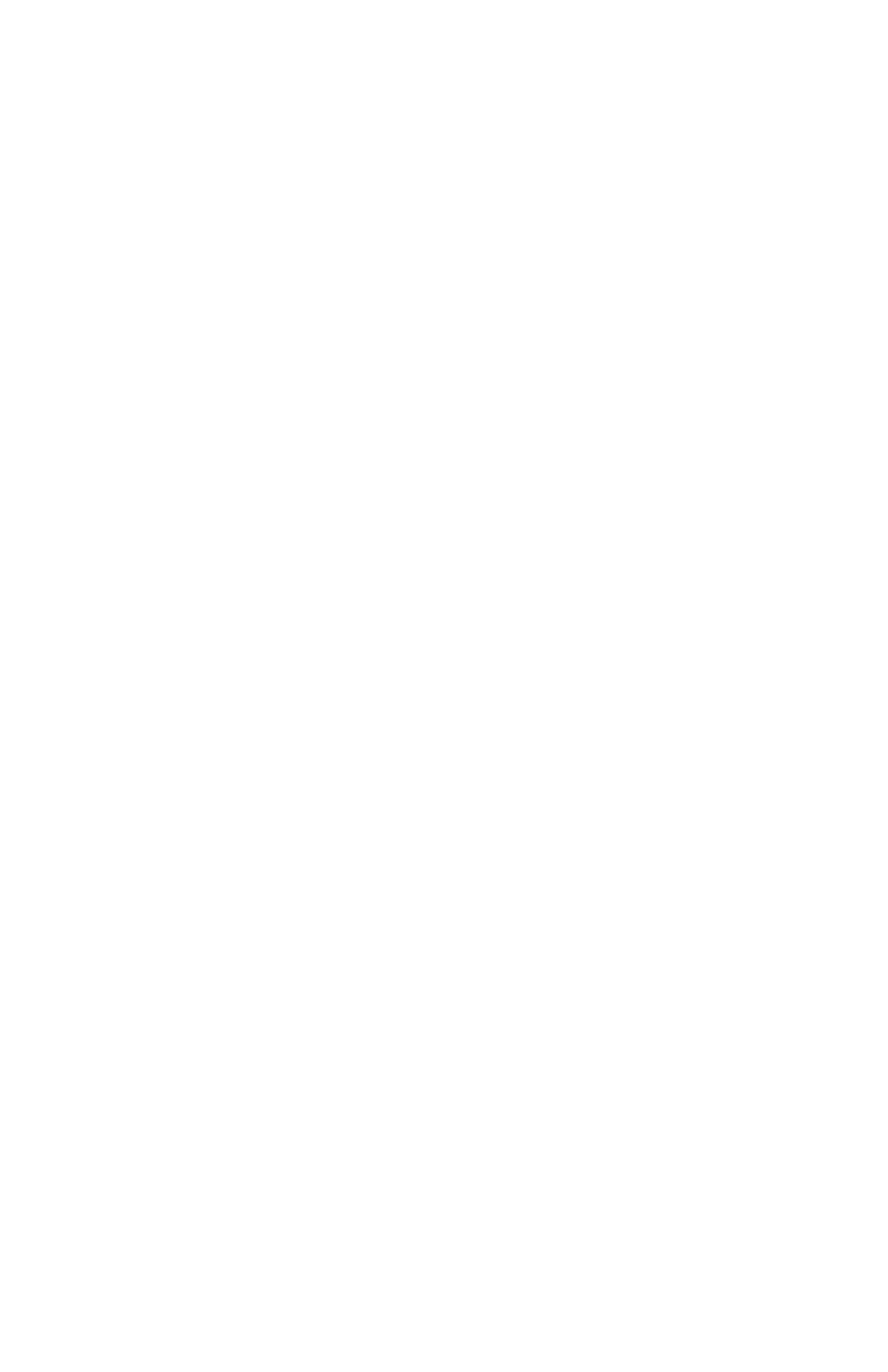#### **Dear CGCA Student:**

On behalf of the faculty, we would like to welcome you to Cedar Grove Christian Academy Middle School for the coming year. We are thankful that you were sent by God to attend CGCA. You are special in God's sight as well as ours. We are glad you are here, and we are looking forward to assisting you in fulfilling your spiritual and educational goals. This Student Planner contains a handbook with guidelines that will give you a safe and happy year, as well as pages to record your homework assignments each day. If you have difficulties, seek out any of the teachers or either one of us, and we will do the best that we can to help you. We are here to make this year in school successful, both spiritually and educationally. As you try hard to make CGCA the best, share any additional ideas that you have with your teacher or CBS representatives. Your ideas may be printed in the next edition of the handbook!

In Christ,

#### **Mr. Jeff Howard, Principal**

#### **CGCA Mission Statement:**

The mission of Cedar Grove Christian Academy is to give a quality Christian education emphasizing traditional Biblical values.

#### **Statement of Faith:**

The basis of Cedar Grove Christian Academy is the Bible. The school is part of the church at work with a focus on Biblically-based education. We believe the following Statement of Faith summarizes the essential tenants of the Bible:

Our doctrinal basis is a belief in the triune God – Father, Son, and Holy Spirit; in the inspiration of the Old and New Testaments, in the original manuscripts; in the Deity of the Lord Jesus Christ and His substitutionary atonement for our sins; that salvation is by grace, through faith in Him who died for our sins, and rose again for our justification; and the resurrection of the dead, both just and unjust; and in eternal punishment of the lost; in the personal return of the Lord Jesus Christ to take His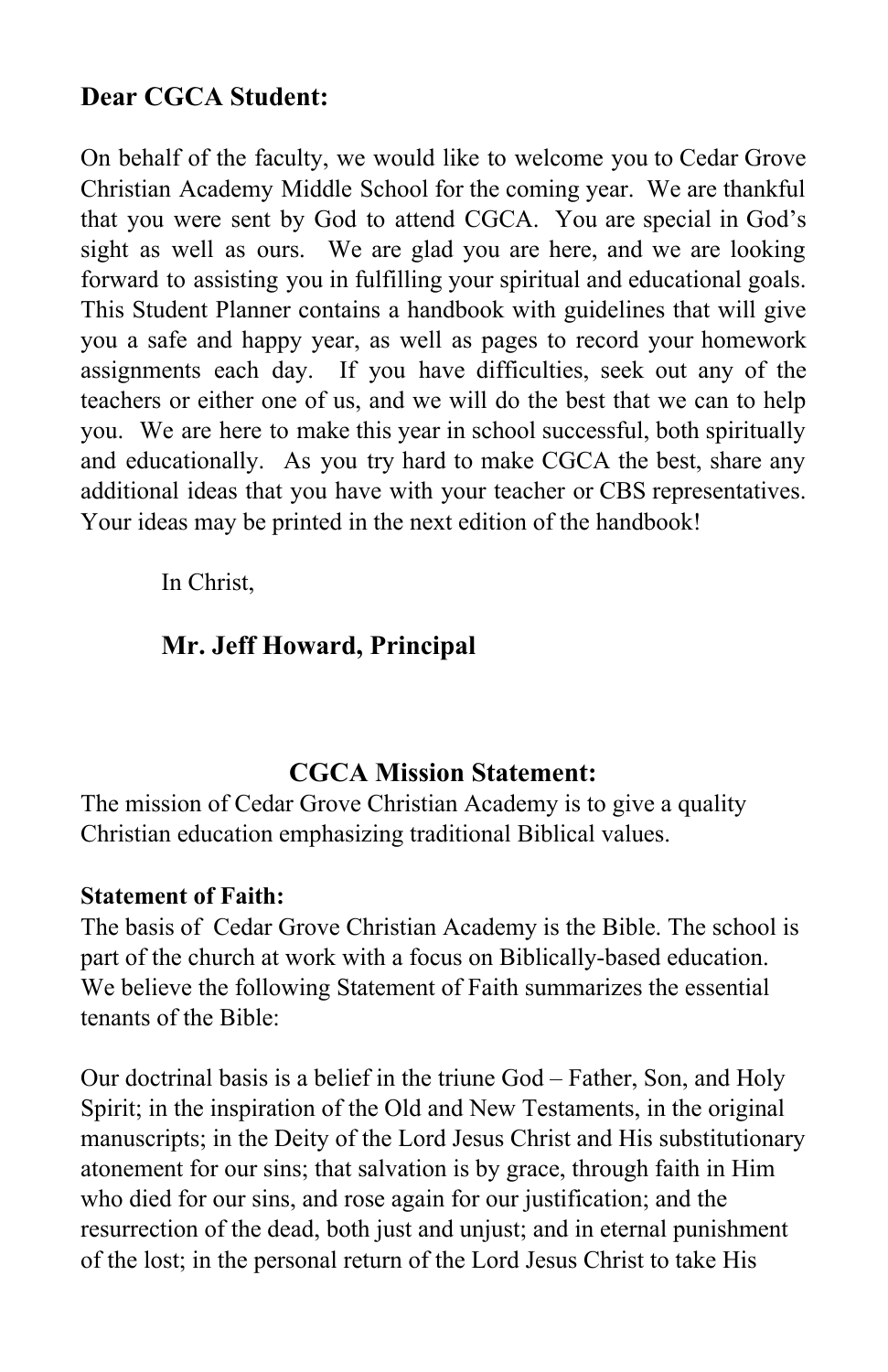Church to be with Himself and to take His great power and reign.

#### **Educational Philosophy:**

The Bible teaches that a child or youth should be taught how to live a full and complete life to the glory of God (Ps. 78:4-7). The Bible is accepted as the inspired Word of God and the final authority for our life and faith. God has created and sustained everything through His son, Jesus Christ. The world and life are revelatory of God and glorify Him (2 Tim. 3:16-17). All areas of learning must be taught from a Christian perspective. There is no division of "secular" and "religious" because God is the author of all knowledge and all truth is His truth.

This educational philosophy requires a Christian view of humanity: that humankind was created by God with the unique capacity to know and respond to God personally. However, people by nature and choice cannot glorify God in their natural state. People can do this only by being born again to do God's will, which is the ultimate purpose of life. To be born again, one's faith must be placed in the Lord Jesus Christ as Savior (Rom. 10:9-10).

The whole educational process seeks to restore the student to a position of true knowledge and righteousness through Christ. Students must be taught the Bible to understand God, their own nature, and their role as God's image. This provides a foundation for cultivating spiritual discernment under the Lordship of Christ. Each student must be educated as an individual with unique abilities and personality, learning to live with others at home, in the church, or in society. Diversified knowledge, well-developed skills, and Christian values are needed to assist students in finding their role in today's world and equipping them for service in Christ's kingdom (Prov. 2:1-5).

The authority for such an education comes both from God's command that children be taught to love God and place Him first in their lives, and from the fact that parents are responsible for the total education and training of their children. At the parents' request, the Christian school becomes a partner in providing this education for the children in the family (Deut. 6:6,7). In partnership with parents, Cedar Grove Christian Academy seeks to provide God-centered education in a caring environment. We emphasize Trust, Scholarship, Service, and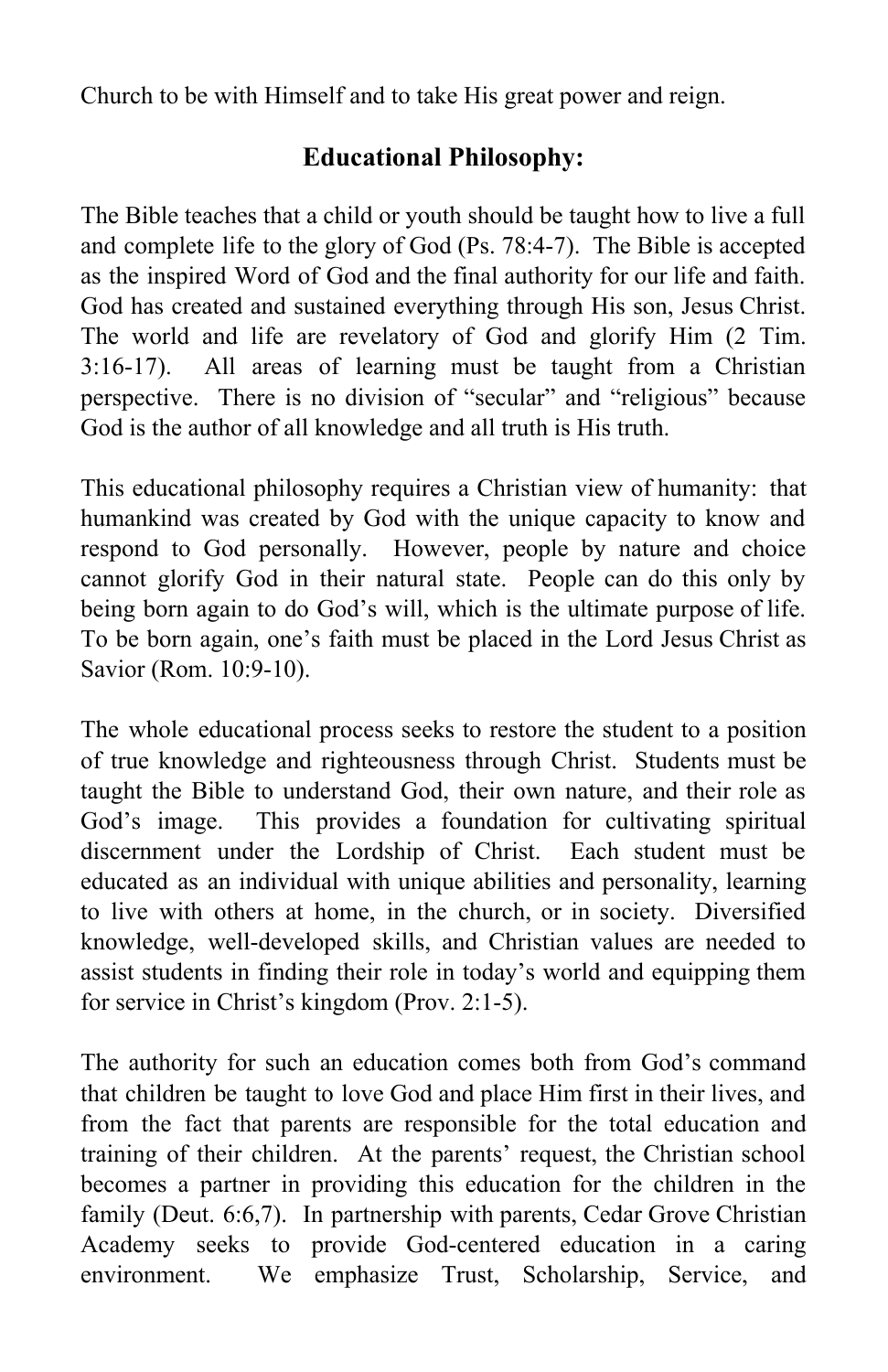Community, while encouraging excellence as students impact the world for Christ.

Cedar Grove Christian Academy is a religious institution providing an education in a distinct Christian environment, and it believes that its biblical role is to work in conjunction with the home to mold students to be Christlike. On those occasions in which the atmosphere or conduct within a particular home is counter to or in opposition to the Biblical lifestyle the school teaches, the school reserves the right, within its sole discretion, to refuse admission of an applicant or to discontinue enrollment of a student. This includes, but is not necessarily limited to, living in, condoning, or supporting sexual immorality; practicing homosexual lifestyle or alternative gender identity; promoting such practices; or otherwise having the inability to support the moral principles of the school (Leviticus 20:13a, Romans 1:27, Matthew 19:4-6).

## **MIDDLE SCHOOL SUPPLY LIST**

**MASTER LIST:** (see school website for group purchase) Includes the following: 2 boxes of #2 pencils,1 box colored pencils, 1 box of pens (black), 2 boxes of tissues, Student Planner,1 spiral-bound notebook, 3 bottles of Elmer glue, 1 pack of lined paper.

**5 th Grade:** 3 composition notebooks (not spiral-bound)

**6-8th grade:** 6 composition notebooks (not spiral-bound), 2 packs 3x5 index cards, 2 yellow highlighters.

**ADDITIONAL ITEMS:** (self-purchase as needed) **Bible** (preferably New King James Version) **Pencil box or case** (to keep pencils, pens, etc.) **Backpack** or book bag; **Lock** for locker if needed (only Master lock combination locks are acceptable); **Multi-pocket folder** or **expandable file folder** for keeping school papers organized (the sturdier the better for long-term durability). Basically, whatever will work best for your child to stay organized! **ACE students** will need an additional 2-pocket folder for keeping their paces.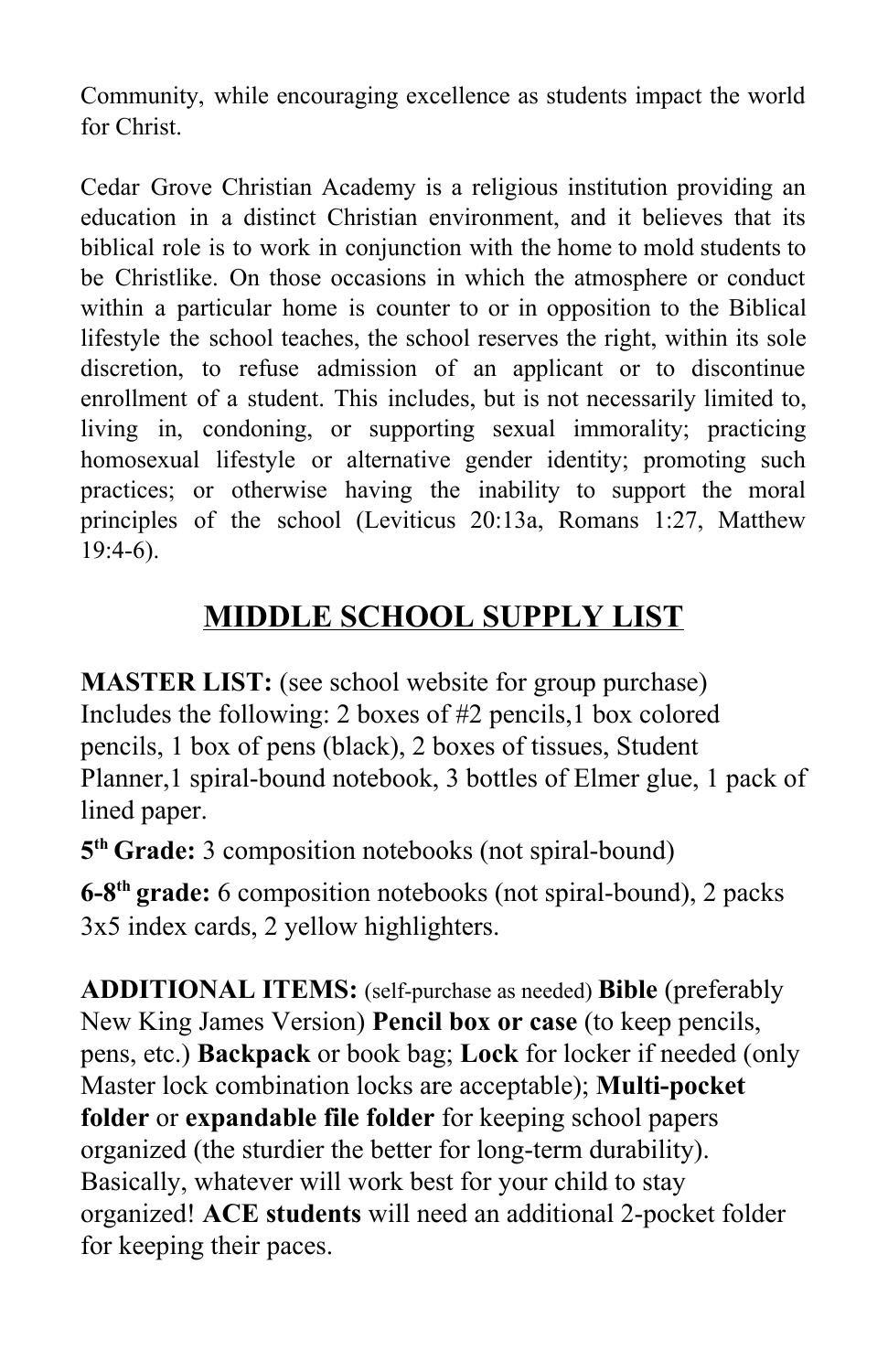# **BOOKS & BOOK COVERS**

We loan many of our textbooks out to students to save money for everyone. To protect the books and have them last as long as they should we require that **all school-owned books be covered**:

1. All softbound books must be covered with clear contact paper.

2. All hardback books must be covered with book covers that do not require taping to the book. Large paper grocery bags make good book covers. Book covers should be plain or with few pictures (pictures must be approved by the homeroom teacher). If the book covers become tattered or come off, they need to be replaced immediately.

3. School-owned books will be collected at the end of the year. There will be a fee for missing or damaged books.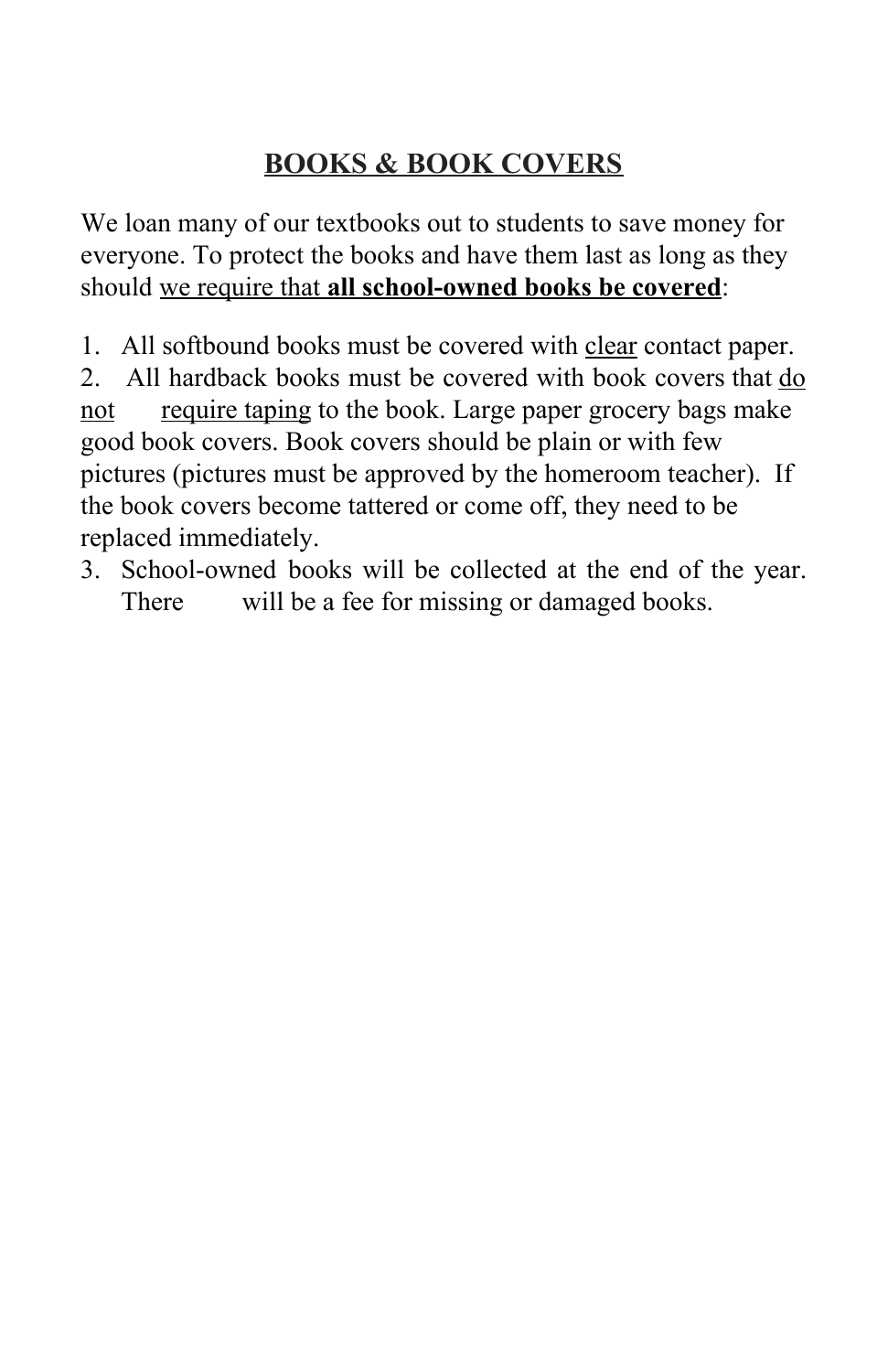## **STUDENT HANDBOOK**

This handbook contains all the information you need to know about being a student at CGCA. It is alphabetized and grouped under appropriate headings.

## **ABSENCES**

1. If you are absent from school, a parents should call and a written excuse note from your parent or guardian is required upon returning to school or the absence may be considered "unexcused".

2. A Doctor's excuse note is required when absent 10 or more times, and after 3 consecutive days of absence.

3. If you have had a communicable disease (such as ringworm), you need to get a note from your doctor clearing you to return to school.

4. If you are absent **20 days or more**, it is possible you may need to repeat the grade.

*5.* Teacher's do their best to assist students who were absent, but students are also responsible to find out what they missed if they are absent and make it up. Assignments not done by any adjusted due date will still be considered late.

**Cold/Flu Policy:** Students who are running a fever of 100 or more, who have vomited or are excessively coughing should be kept home from school. This is for their health as well as for the protection of other students. Students should be kept home for about 24 hours after fever or vomiting. (see Covid 19 guidelines)

**Concussion Policy:** Concussions are both a medical and education issue. After sustaining a concussion, and before the student returns to school, the school nurse should receive a letter from the physician. The letter should describe the student's injury and the specific and necessary modifications to the student's school day. Additional physician recommendation/documentation must be provided as the student recovers, to continue, make changes to, or to discontinue the academic plans that have been put in place. The school will make every effort to follow the accommodations as directed by the physician to help the student to recover and gradually return to a full course load. The school will make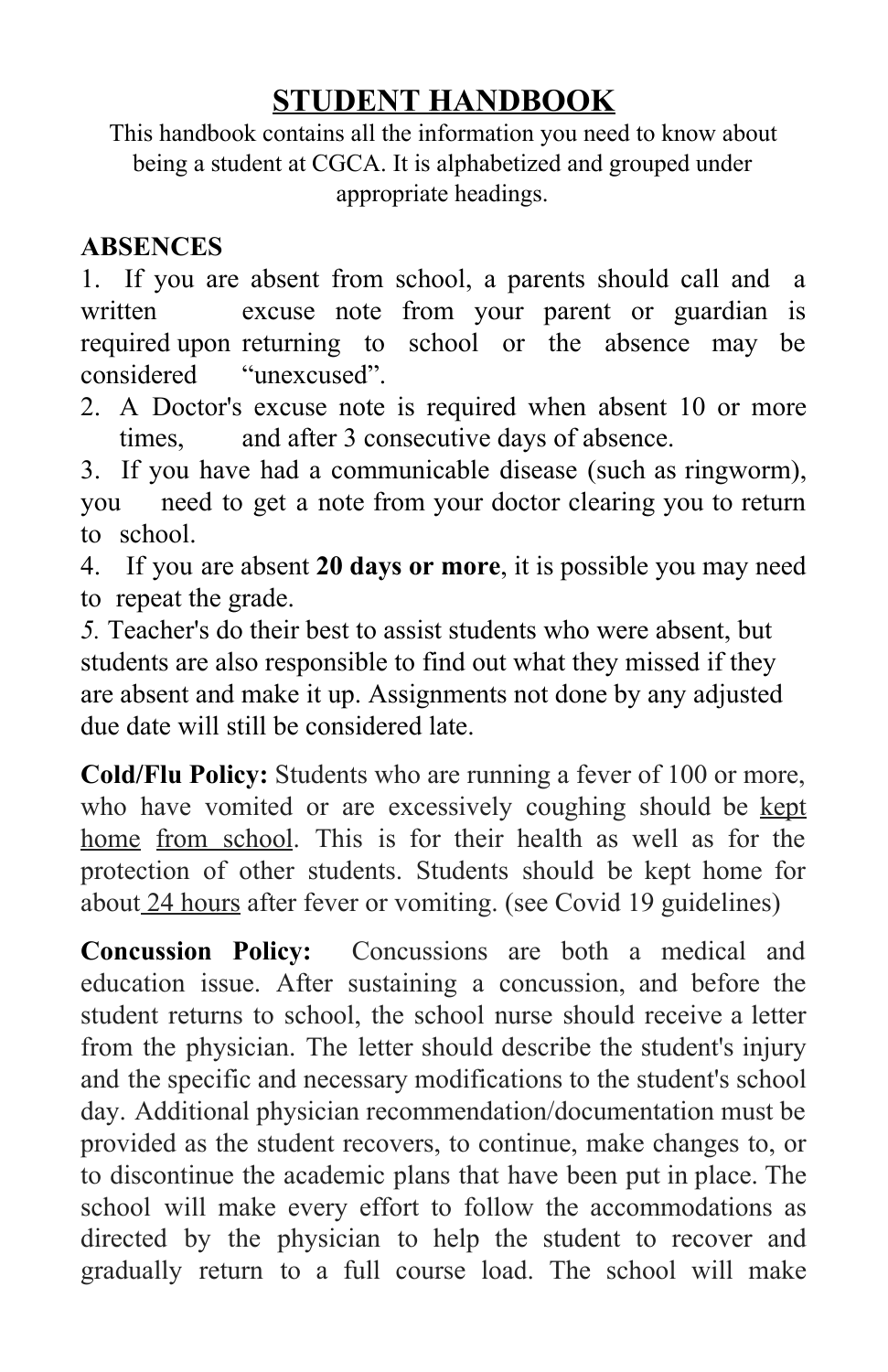adjustments to the student's attendance as suggested by the physician recommendations. The initial focus should be returned to school before return to sports, so students must be cleared by the physician and written orders provided to the school nurse before the student can return to gym, sports or other activities.

## **ACADEMICS: GRADES/PROBATION/HOMEWORK**

Always try your best. Do not be afraid to ask questions or ask your teacher for extra help when you do not understand something. We are here to help you learn! If you don't ask, we can't help you!

## **Grading Scale:**

|  |  | $A+99-100$ B+ 91-92 C+83-84 D+ 75-76 F 69 and |  | under |
|--|--|-----------------------------------------------|--|-------|
|  |  | A 95-98 B 87-90 C 79-82 D 72-74               |  |       |
|  |  | A- 93-94 B- 85-86 C- 77-78 D-70-71            |  |       |

**Honor Roll:** All A's & B's in core subjects, only 1 C in others. **High Honor Roll:** All A's in core subjects, only 1 B in others.

**Academic Probation** is defined as 1F or 3Ds in core subjects\*. Students on probation may not participate in school sports or special after-school sponsored groups and activities. Students on academic probation may be required to attend help class, summer school or get tutoring.

If you fail one or two major subjects for the year, you will be required to attend summer school in order to pass to the next grade. You cannot go onto the next grade until you complete summer school requirements. If you fail **three** major subjects, you will **have** to repeat the grade whether you attend summer school or not.

If you fail the **math evaluations** given each quarter, you may have to attend summer school for math, *even if you received a passing grade for the course*. The math evaluations indicate what you have understood and remembered in mathematics. If you have not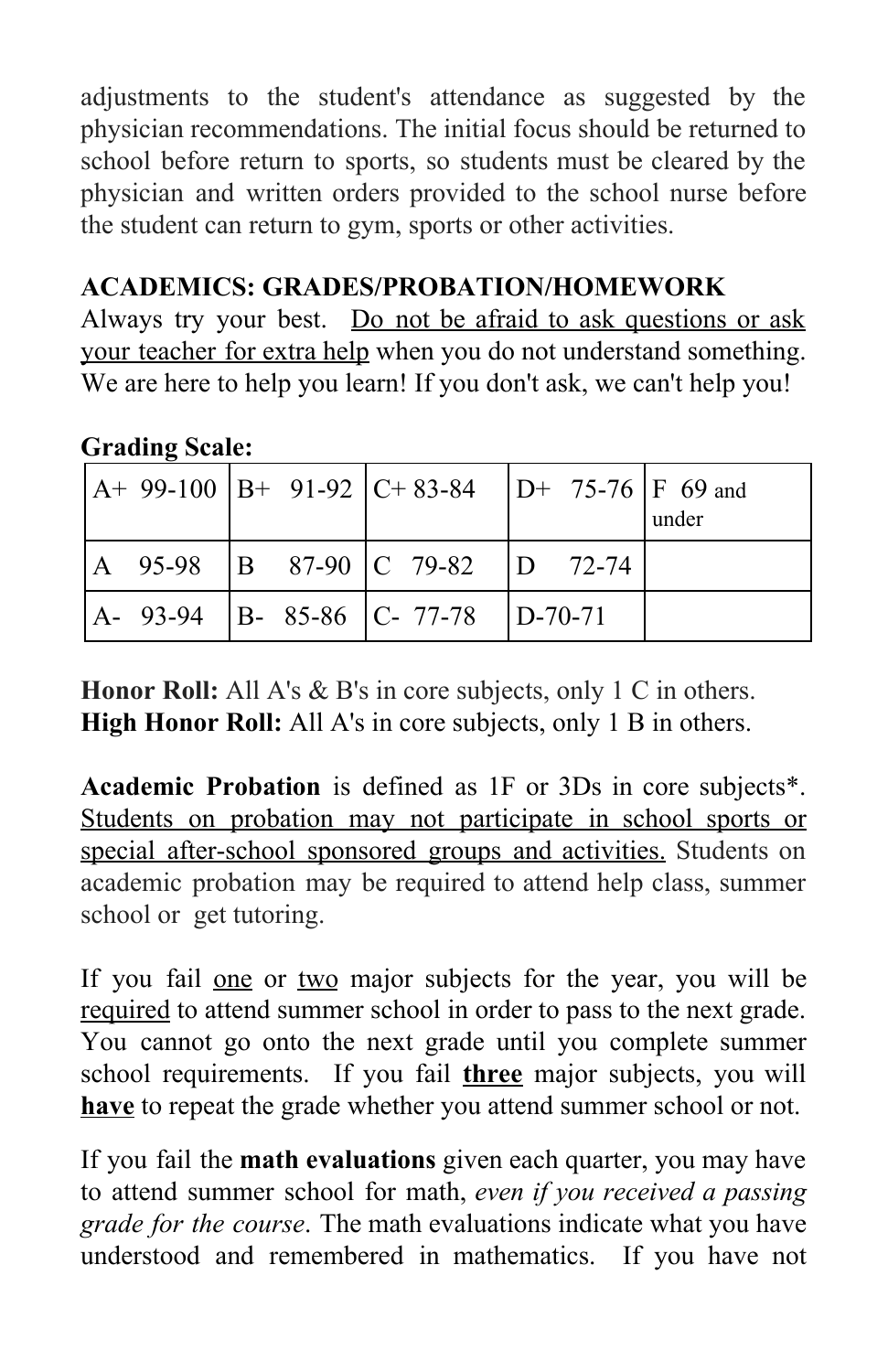learned the material well, the next level will be even more difficult to grasp.

**\***Core subjects include: Math, Science, English, Reading, Social Studies & Bible.

#### **Homework is your responsibility!**

- 1. USE THIS PLANNER to help you keep track of assignments!
- 2. Written and study assignments are to be completed  $&$  turned in ON

 TIME! Help your grades by doing this! *10 points are deducted EACH the first 3 days an assignment is late, then 5 more points every additional day. For upper grades teacher's also may deduct points the same day if the assignment is not turned in at class time. This is part of the student's responsibility in being prepared for class and learning to be on time with their work.*

3. Be courteous to your classmates in the evenings as well. Help each other by respecting time for homework and study. Never call someone's phone without his or her permission. Make a note of your study partner's phone number in the back of this book.

**Teacher-Student Class & Homework Help Policies:** Research has shown that students are most successful when the students, parents, and teachers are all working together for success. Because of this, it is a vital first step that struggling students have support, reinforcement, and accountability at home for their work in school. This alone is often enough to have a significant impact on student achievement. While the school has very little control over student homework or study time outside of the classroom, parents are empowered to influence this. If it is determined that extra help in a class is what the child most needs, additional teacher help, especially for math, may be offered after school depending on teacher availability. Please contact the teacher if you are interested in this.

#### **ADVANCED PLACEMENT CLASSES**

Depending on teacher availability, CGCA offers advanced math classes to students who qualify. Because these courses are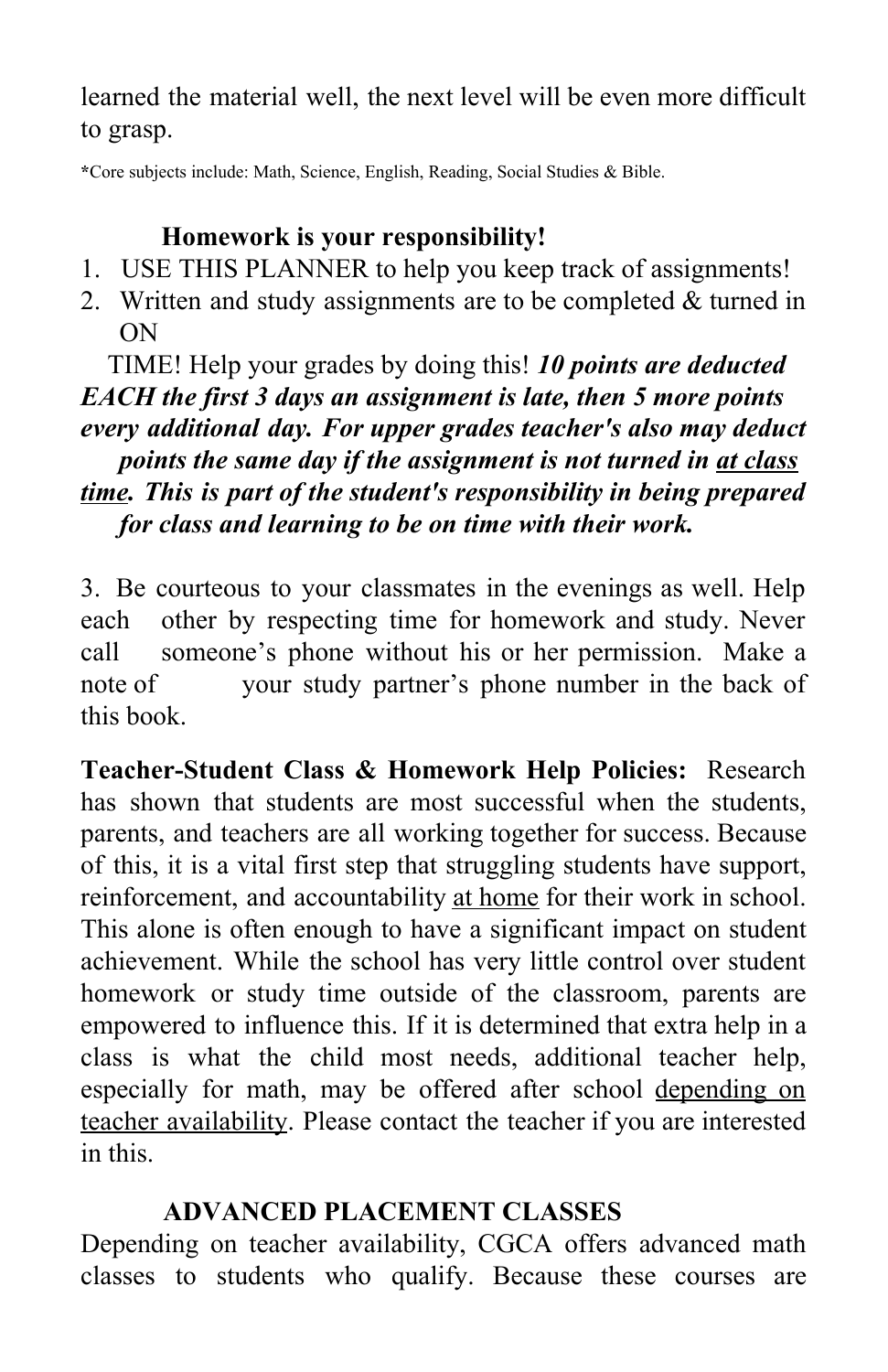advanced by one year, students should endeavor to maintain an A/B average. If you receive a lower grade, you may need to take the course again with your classmates the following year.

## **AFTER SCHOOL EXTRA-CURRICULAR CLUBS/SPORTS**

1. The Praise Dance team meets during the  $2<sup>nd</sup>$  semester.

2. The Puppet Team meets with Miss Russell all year long.

3. Outdoor soccer, girls' & boys' basketball, girls' field hockey, co-ed track, and co-ed softball usually take place after school during the appropriate season. Try-outs will be announced.

4. **Indoor Soccer League:** every winter, students who are eight years

old through seventh grade (13yrs) may join the CGCA Saturday Indoor Soccer League (age and grade guidelines are subject to change). Everyone who joins is assigned to a team for the season. Games are scheduled for each Saturday. Championship games are scheduled for the end of the season. 5. Watch for announcements concerning these clubs, as well as

other clubs, in the school notes throughout the year.

**Reminder:** Attendance in the above groups is a tremendous privilege. Club sponsors and coaches give their time to benefit you. It is important for everyone to cooperate. Good behavior and punctuality is expected at all practices and performances. Members are required to be at the performances/competitions. If a member is missing, it can seriously affect the balance of the group. If a student is unable to be picked up when an activity ends, that student may need to be enrolled in the school's Daycare Program. And remember to praise God for the abilities He has given to you!

## **BEFORE SCHOOL RECESS**

- 1. Playground or Gym (weather-dependent) supervision begins at 7:45 AM. If you must arrive earlier go to Daycare. Students are not allowed in the main building before 8:05 AM without permission. Students are to be under supervision at all times for their safety.
- 2. During good weather you are not to enter the building, except to use the rest room (with permission). If there are other reasons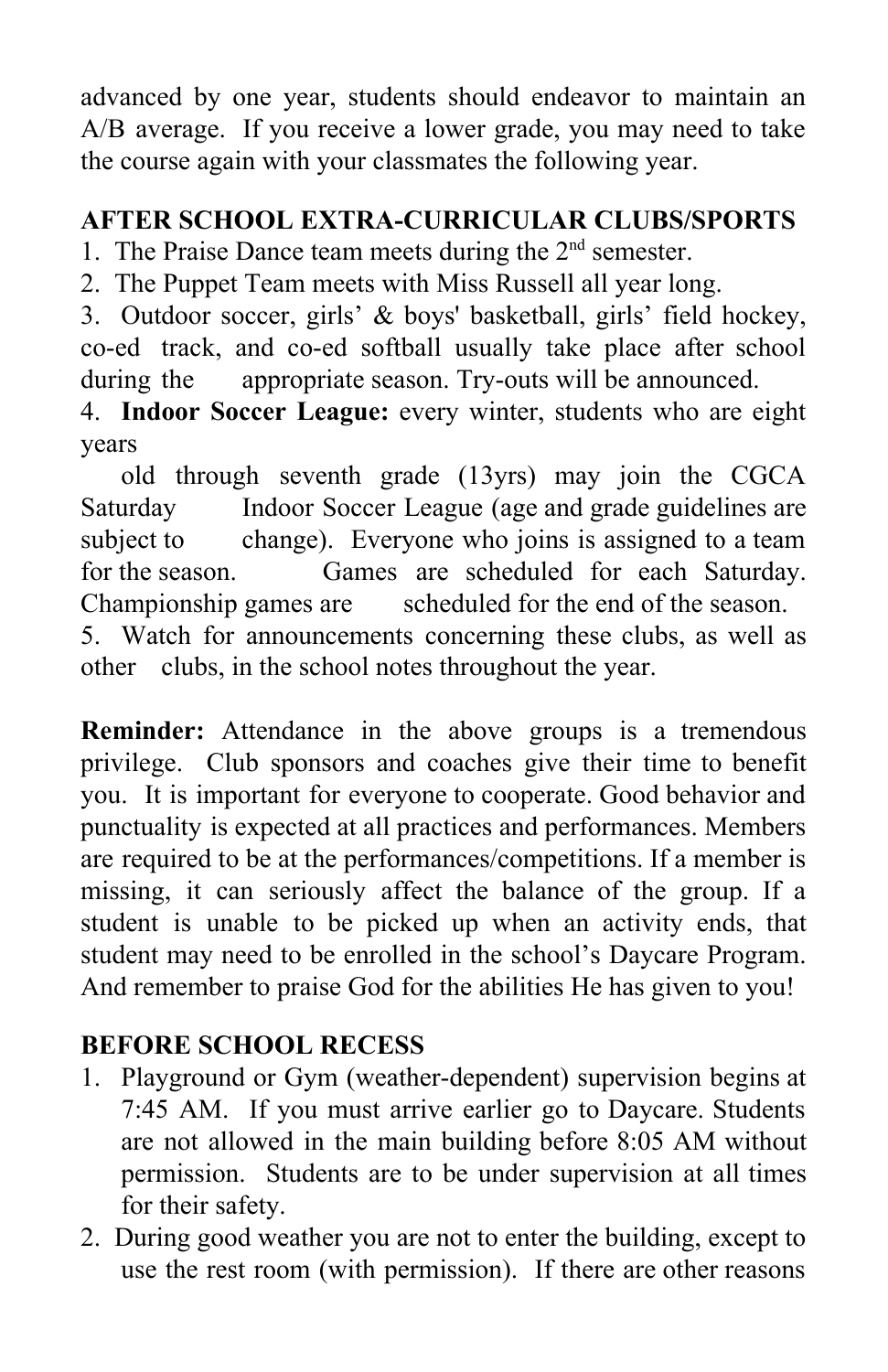for you to enter the building, you must get permission from the person on duty. **Getting a classroom ball is not permitted.**

## **CELL PHONES**

Students are **not permitted** to have cell phones on school property unless a letter from the parents is on file in the office with permission. Even with this,  $7<sup>th</sup>$  and  $8<sup>th</sup>$  grade <u>must keep phones in</u> their lockers and **may not access them!** 5 th and 6 th graders must turn their phones into their homeroom teachers to be locked away for the day. Cell phones may not be used until the student is off school property*.* If a student is caught with a phone out during school hours, the phone will be taken, examined, 3 demerits given and the parent must come in to pick up the phone. If there should be a second offense, the student will be given a detention. A third offense will result in a suspension along with revoking all phone privileges. Pictures or videos should never be taken on school grounds/at school event without permission. Phones or other electronics are also not allowed during school trips/sports events. If a student needs to contact parents they can do so in the office with a teacher's permission. Before and after school hours students may make a call on their personal phone only with a teacher's permission and in their presence (the same rule applies in before or after school care or after school programs/events). **CGCA is not responsible for damaged, lost, or stolen cell phones.**

## **CHAPEL**

- 1. You should enter and leave chapel quietly and with your class.
- 2. If you are taking notes, your pencil and paper should be used appropriately. Note taking begins when the speaker begins.
- 3. Sit up and be attentive.
- 4. Singing praises to God indicates a heart ready for worship and an obedient spirit.

## **COMPUTERS/COMPUTER LAB**

1. **NO STUDENTS ARE PERMITTED TO USE <sup>A</sup> COMPUTER WITHOUT <sup>A</sup> TEACHER'<sup>S</sup> PERMISSION!**

2. Do not turn the computer **on** or **off** without permission. Then turn them off appropriately via start menu.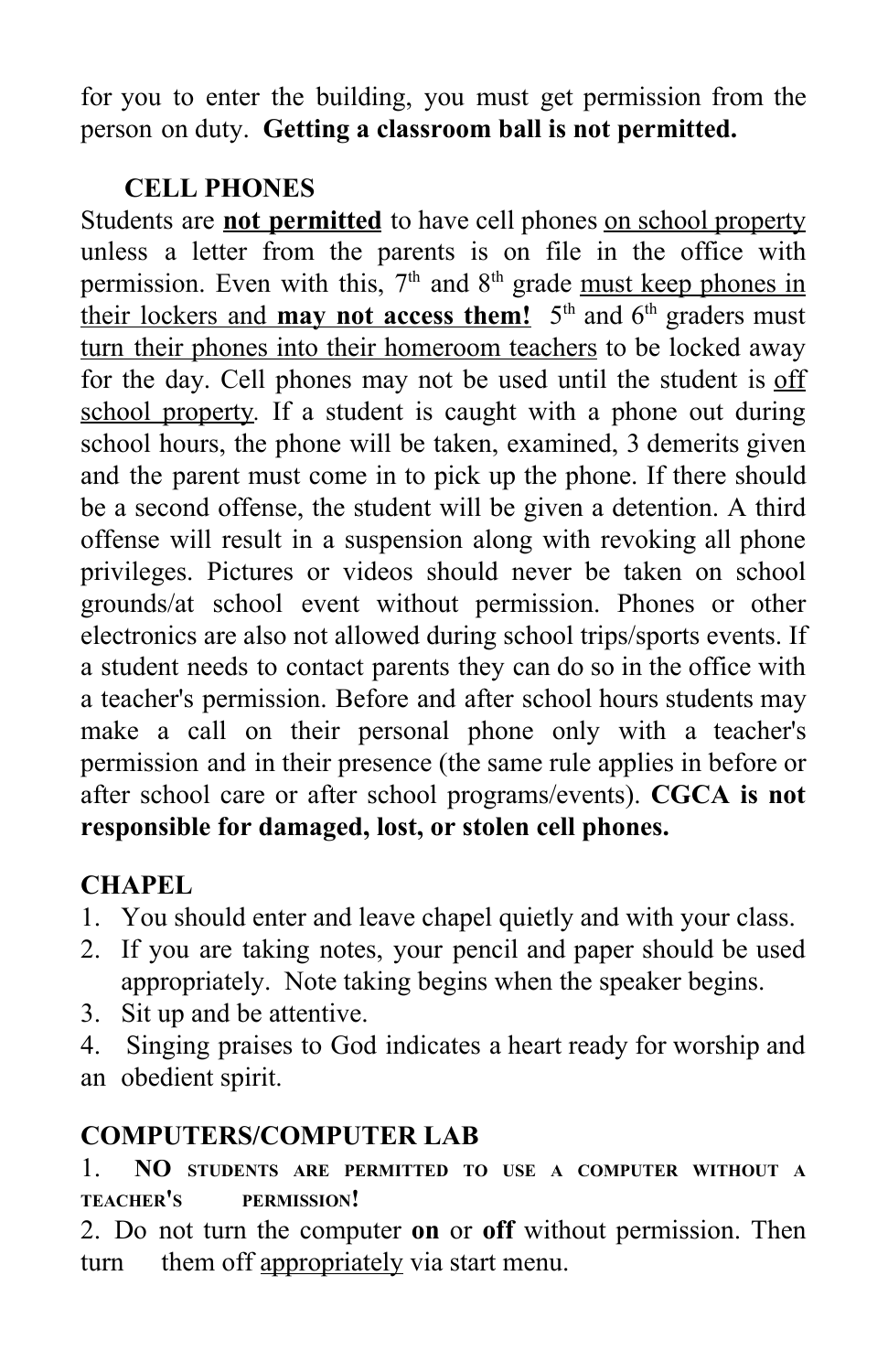3. Do **not** adjust any controls or settings without permission.

- 4. Do not download any files without very specific permission.
- 5. Report any computer problems to your teacher.

6. If another student is doing something inappropriate on their computer, **report to the teacher** immediately.

7. **No food or drink** are to be used near computers.

8. Help one another by explaining information that is not clear, but **do not** touch another student's computer without teacher's permission.

9. When finished, **put computer's away** in cart or in Library closet (wherever you got it from) AND plug it in appropriately. (Do NOT leave computer's out!)

10.**Be respectful!** Be careful carrying them and gentle with the keyboard. Be patient when computer/internet may be slow.

## **COUNSEL BY STUDENTS (CBS)**

This is a great privilege for a few of our best and most respected students in the middle school. Student representatives are chosen from each class in the fifth through eighth grades. The CBS "reps" plan and do many things to benefit the students, school, and the community. Some examples are leading pledges in chapel, overseeing weekly pretzel sales and other fundraisers and being guides for Open House a few times a year. If you have an idea to make our school better, share it with a rep. Perhaps your idea will be used!

#### **COUNTRY FAIR AND FLEA MARKET**

Every year CGCA plans a Country Fair and Flea Market held the last Saturday in April. This event provides an opportunity for fun and fellowship for our whole school family as well as for the community surrounding the school. There are numerous rides and games, a silent auction, plenty of food, flea market tables, craft tables, etc. Be sure to mark the date for this event on your calendar right away!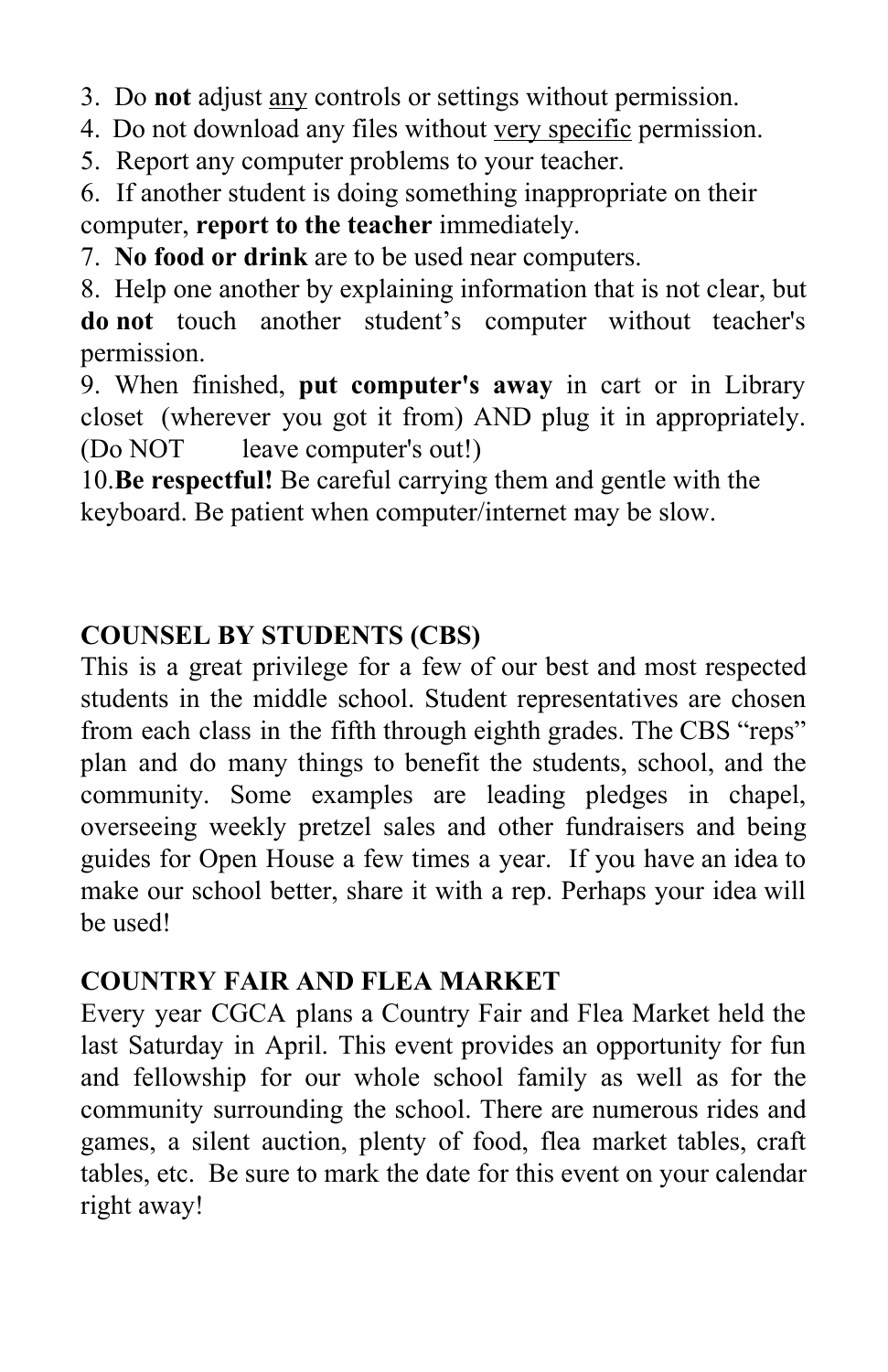#### **DEMERITS** (see MERIT SYSTEM on page 23)

**DRESS CODE** (see Uniform Code on page 19)

#### **EMERGENCY SCHOOL CLOSING (SNOW DAYS/DELAYS)**

Due to bad weather, our school may need to either close early or not open on occasion. Therefore, it is important to listen to the radio when it is possible that this may occur. Our school closing number is 193. It will be announced on KYW-1060 AM radio station. School closings are also posted at www.KYW1060.com and on our schools website at [www.cgca.org](http://www.cgca.org/). School closing information can also be viewed on the Philadelphia television channels 3, 6, and 10 and First Alert.

#### **EXTRA-CURRICULAR CLASSES**

Students in the middle school have the opportunity to enjoy and benefit from scheduled classes in **art**, **music** (see more under Music heading), **home economics**, **computer**, and **physical education**.

#### **EXTRA-CURRICULAR ACTIVITIES: INTER-SCHOOL COMPETITIONS**

The Middle School often participates in a number of various competitions with other Christian schools: Creative Writing contest, a Geography Bee, the Math Olympics, a Speech Meet, and a Spelling Bee. The National Geographic Society, the Middle Atlantic Christian

Schools Association (MACSA), and the Association of Christian Schools International (ACSI) sponsor these events.

#### **FIELD DAYS**

Every spring during our Spirit Week (during which we have fun activities and contests), two days of exciting, athletic events such as a relay race, tug-of-war, obstacle course, and balloon toss take place on the playground. Students are divided into teams – either the blue team or the gold team – and points are scored by whichever team wins a particular event. The whole school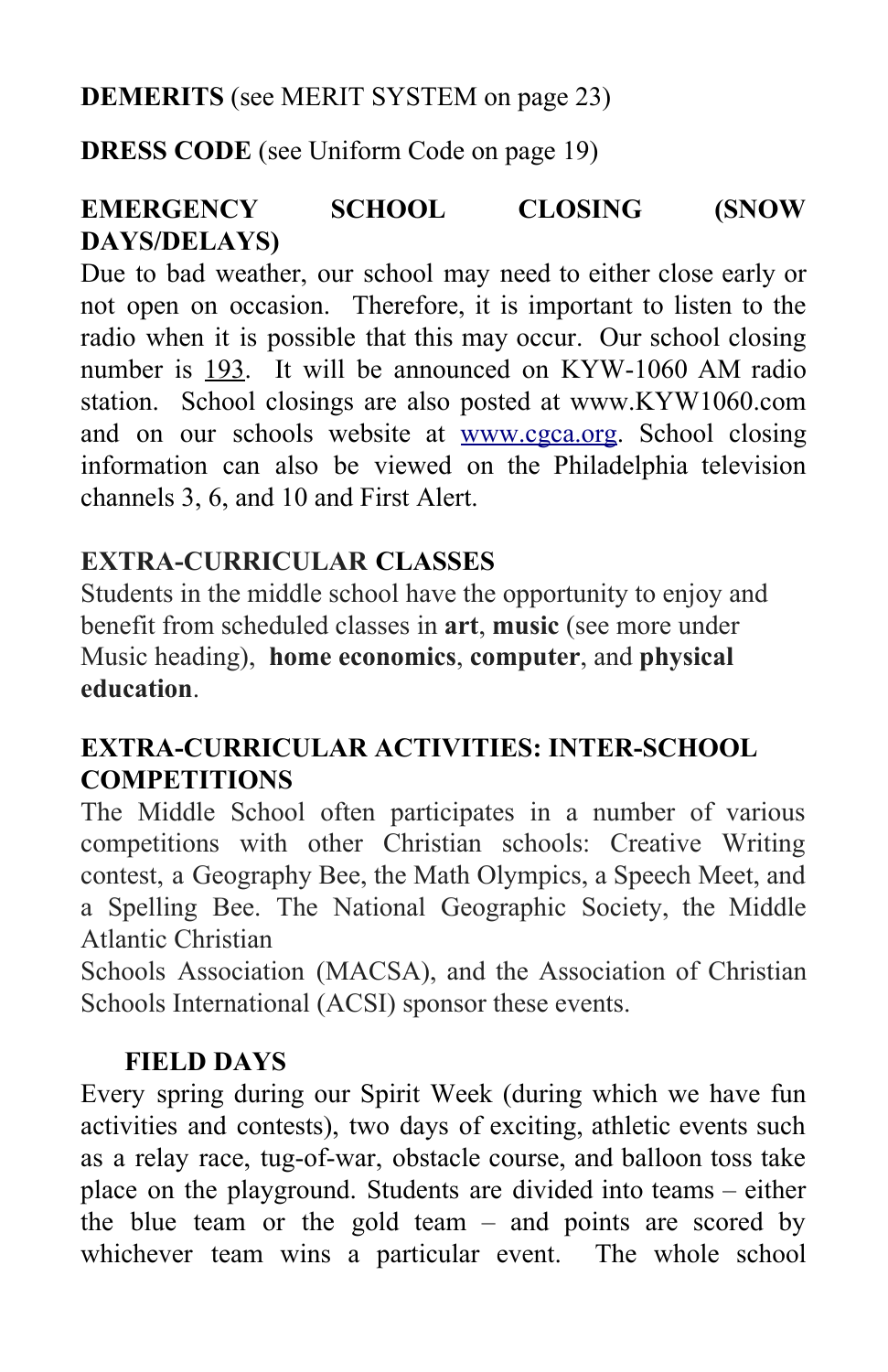witnesses the eighth grade competition, which concludes these days and decides which team is victorious – the Blue or the Gold!

## **FIELD TRIPS**

- 1. Field trip experiences are carefully planned to help overall learning at the Academy. With this in mind, all students are expected to attend. Missing school on a field trip day is considered an unexcused absence unless you have an acceptable excuse. If for some unusual reason (such as illness or family obligations) you are unable to attend, please inform your teacher ahead of time.
- 2. Magazines, cell phones, ipods, video games, headphones, etc. are to be left at home or locked in locker/at school.

3. You need to have your permission slip signed and returned to your teacher **prior** to the day of the trip.

4. **SKI TRIP:** Each year the sixth, seventh and eighth graders, as part of their physical education curriculum, go skiing at a ski resort in the Poconos

## **FIRE DRILLS**

- 1. NO talking during a fire drill! You need to be absolutely quiet both during the fire drill and after the fire drill.
- 2. You are expected to know the fire drill guidelines for each of your middle school classes. Follow your teacher.
- 3. If you are not with your class during a fire drill (e.g. you are in the restroom), immediately go outside by the nearest exit and report to a staff member with a radio. Do NOT go to your classroom first. If you are with an adult, exit the building with the adult.

## **FRIDAY PACKETS**

Every Friday your teacher will send home a packet (stapled or in a manilla envelope) with important information for parents to see and sign. The cover letter will include important announcements and merits/demerits earned. This cover letter MUST be returned the next school day (unreturned packets are penalized with demerits). The packet will also include special announcements and graded tests and quizzes.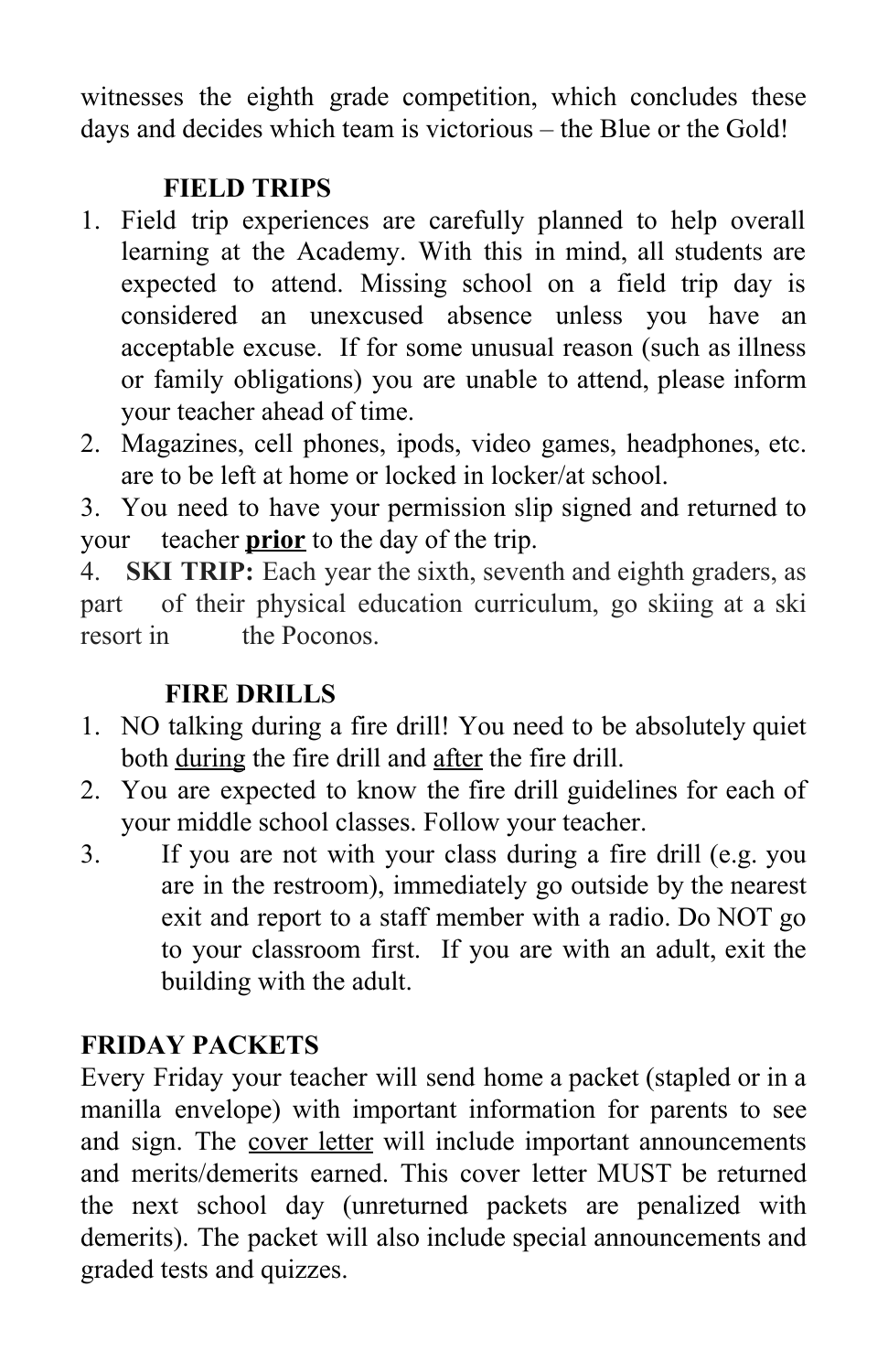## **GRADUATION**

At the end of each school year, the eighth graders are honored at a graduation ceremony. This is always a special event for each eighth grader. All of the eighth graders participate with music and other special presentations. Awards for achievements throughout the school year are given at this time. Graduation gowns are worn by graduating students. Graduates are required to sign and agree to all CGCA graduation policies.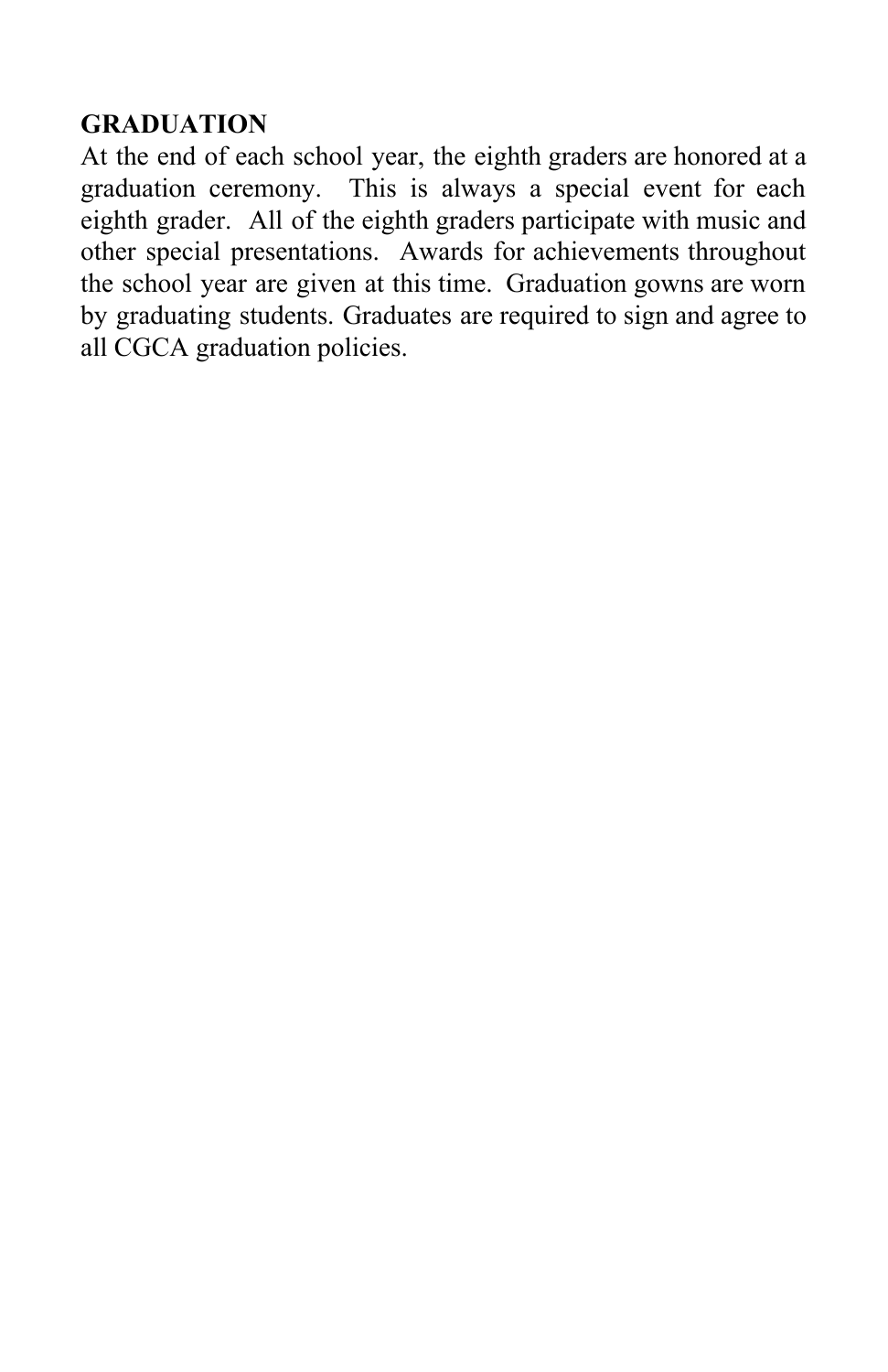## **GUESTS IN SCHOOL/VISITORS**

Many guests pass through our school. We hear numerous comments about how friendly our students are. Let us remember to show the love of Jesus to our visitors through friendliness and exemplary behavior. All visitors are required to check in at the office and get a visitor pass (including parents). Please notify a teacher if you see someone in the school without a visitor pass.

#### **LIBRARY**

The library is a room full of creativity! You may check out books, videotapes, and DVDs. In the library you may work on a computer, watch a video, read a magazine, do research, and read a book. Students are also able to surf the internet and play educational enrichment games on laptops (with teacher supervision). A teacher must always be present for a student to be in the library for any reason.

## **MERIT SYSTEM** (see page 23)

#### **MUSIC: BAND & INSTRUMENT LESSONS**

Students in the middle school have the opportunity to learn to play a band instrument. **Lessons** begin in September. It is the student's responsibility to remember when the lesson is and to bring his/her instrument faithfully. Instruments should never be left at school overnight. Regular practice is necessary for good advancement. The **Band** meets throughout the year on a designated morning. The Band usually attends the Fine Arts Festival in the spring where they compete with other schools. All of this practice leads to a grand finale, an evening concert, usually held in May. There is also a Band trip – a reward for all their hard work!

#### **MUSIC: PROGRAM (choir/drama)**

During the fall semester the middle school works on a collective program with choir and drama. Students will be placed in the choir/drama with the director's approval. Practice is held on Wednesday afternoons during the fall and the performance is usually in December. It is always outstanding!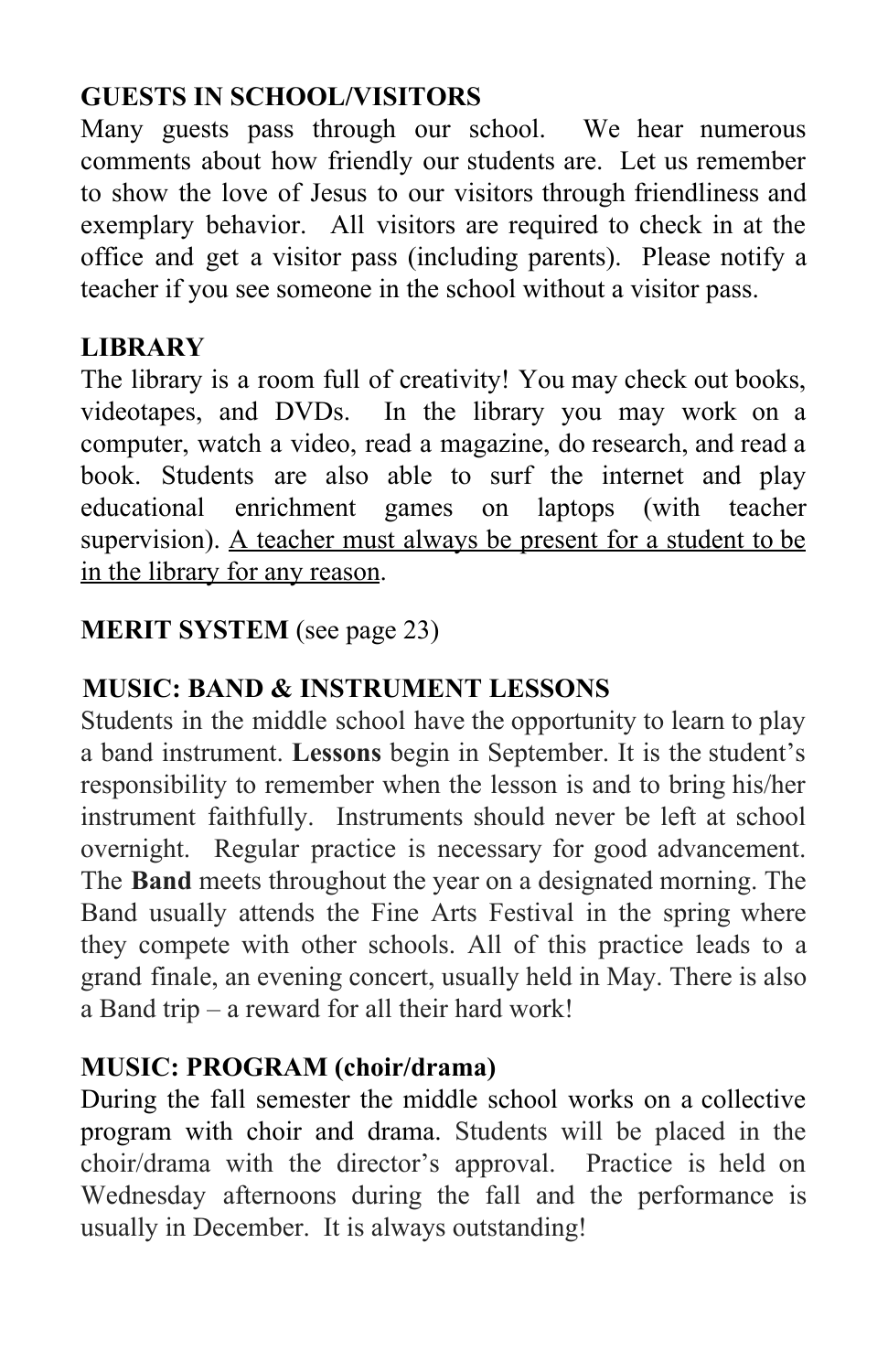## **REPORT CARDS**

Report cards are sent home the week following the end of each quarter. Students are to return the report card signed in its envelope within two days. Report cards may be held by the office for financial or other reasons (such as a missing library book).

#### **STUDENT LOCKERS**

Student lockers are the property of the school and are provided as a service for students to secure their belongings. Any locker may be opened and its contents may be searched or examined by school authorities without the permission of the student at any time when, at the sole discretion of the school authorities, they deem it necessary to do so. Detailed locker guidelines may be provided for the  $7<sup>th</sup>$  and  $8<sup>th</sup>$  graders at the start of the school year.

**Locker times:** Students are not supposed to visit their lockers whenever they feel like it. They are at lockers at the beginning and at the end of the day, at break (10:15) and and before and after lunch/recess. Otherwise they should carry books/supplies and not go to their locker without permission from their teacher. We have this rule to protect class time which is otherwise often lost.

## **PERSONAL BELONGINGS:**

- 1. Handle your money carefully: be sure to keep it in a safe place such as a wallet or envelope. Lock your locker to protect your belongings! **CGCA is not responsible for lost or stolen items.**
- 2. Bring nourishing snacks to eat during break & lunch (fruit, cheese, crackers, etc.). Your homeroom teacher will inform the class of any foods you should not bring to school because of allergies.

3. Radios, ipod/CD/DVD/mp3 players, video games, and other

electronic equipment and media are not allowed on school grounds and may be confiscated and examined.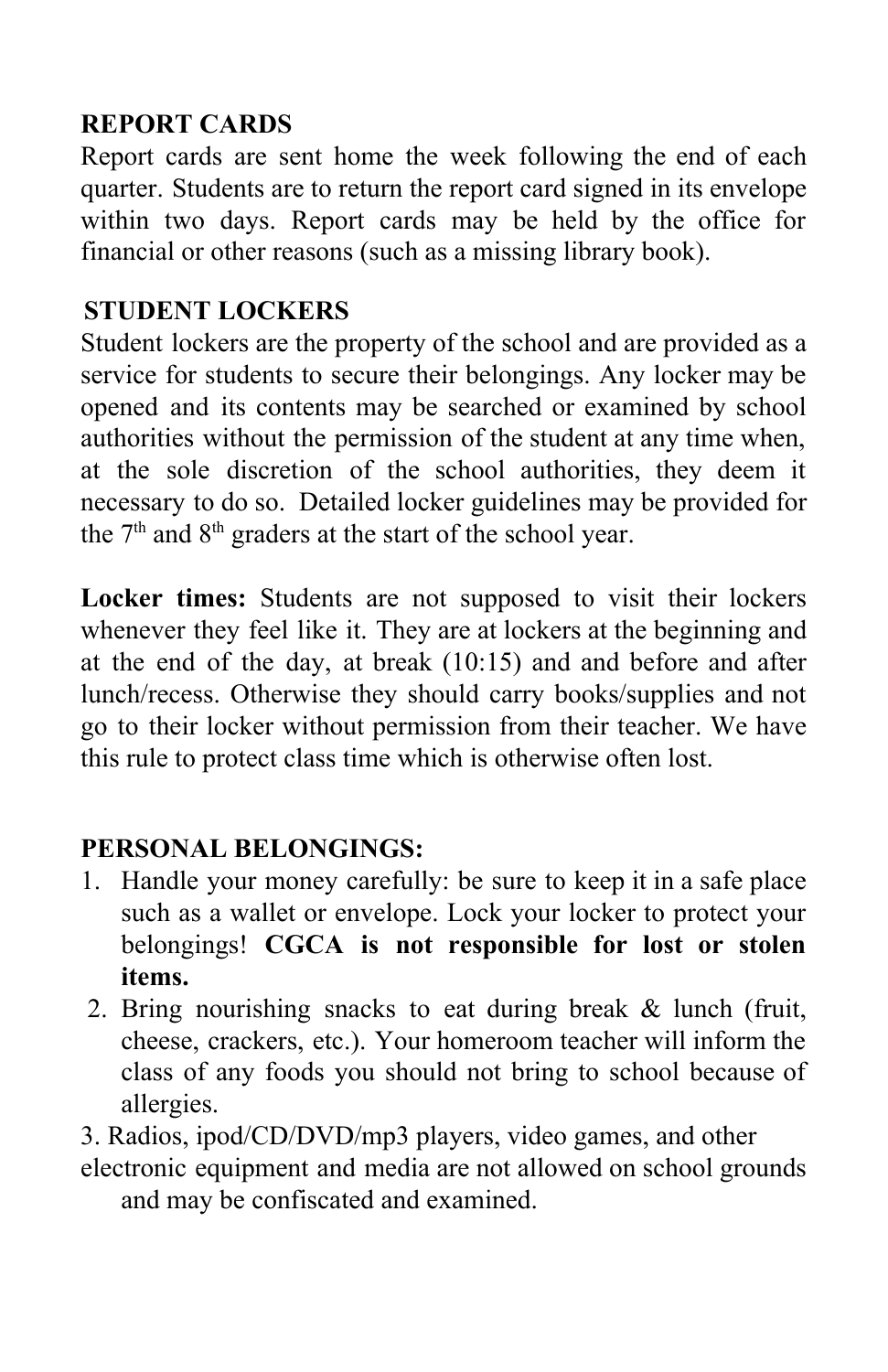## **SCHOOL NEWSLETTER**

A school newsletter is posted on the CGCA website and is emailed to parents and staff every 2 weeks. It contains announcements of coming events, changes in the school calendar, menu changes, etc. You and your parents may miss important information if these letters are not read. This is your school - know what is happening!

#### **SCIENCE FAIR**

Science Fair is a special event set aside for science emphasis. During this process, many scientific experiments will occur above and beyond our regular science classes.  $6<sup>th</sup>-8<sup>th</sup>$  grade does individual projects with display boards and papers, 5<sup>th</sup> grade does group projects.

## **STUDENT CONDUCT**

## **GENERAL CONDUCT**

1. **Respect** is to be shown to all teachers and staff (other teachers, secretaries, maintenance workers, volunteers, etc.). Also, "Please" and "Thank you" are always appropriate, even with friends!

2. Cursing, "suggestive" talk/lyrics, and using God's name inappropriately are never to be a part of a CGCA student's conversations at school, on the bus, or at home. (See Ephesians 4:29.)

3. **NO gum chewing** allowed on school property or in buses.

4. Please help recycle by putting paper and cans/bottle in the proper containers.

5. Do not be a litterbug! Help keep our school clean and neat! Go the extra mile by picking up something **even if** you did not drop it on the ground or floor.

## **BOY-GIRL INTERACTION**

We have a "no-touch" policy. Students of the opposite sex may not touch. Students should maintain respectful and appropriate physical boundaries with other students. Brief hugs are acceptable between same gender only. Students are never to touch anyone (male or female) in an inappropriate or suggestive manner while at school or school function. Inappropriate or suggestive language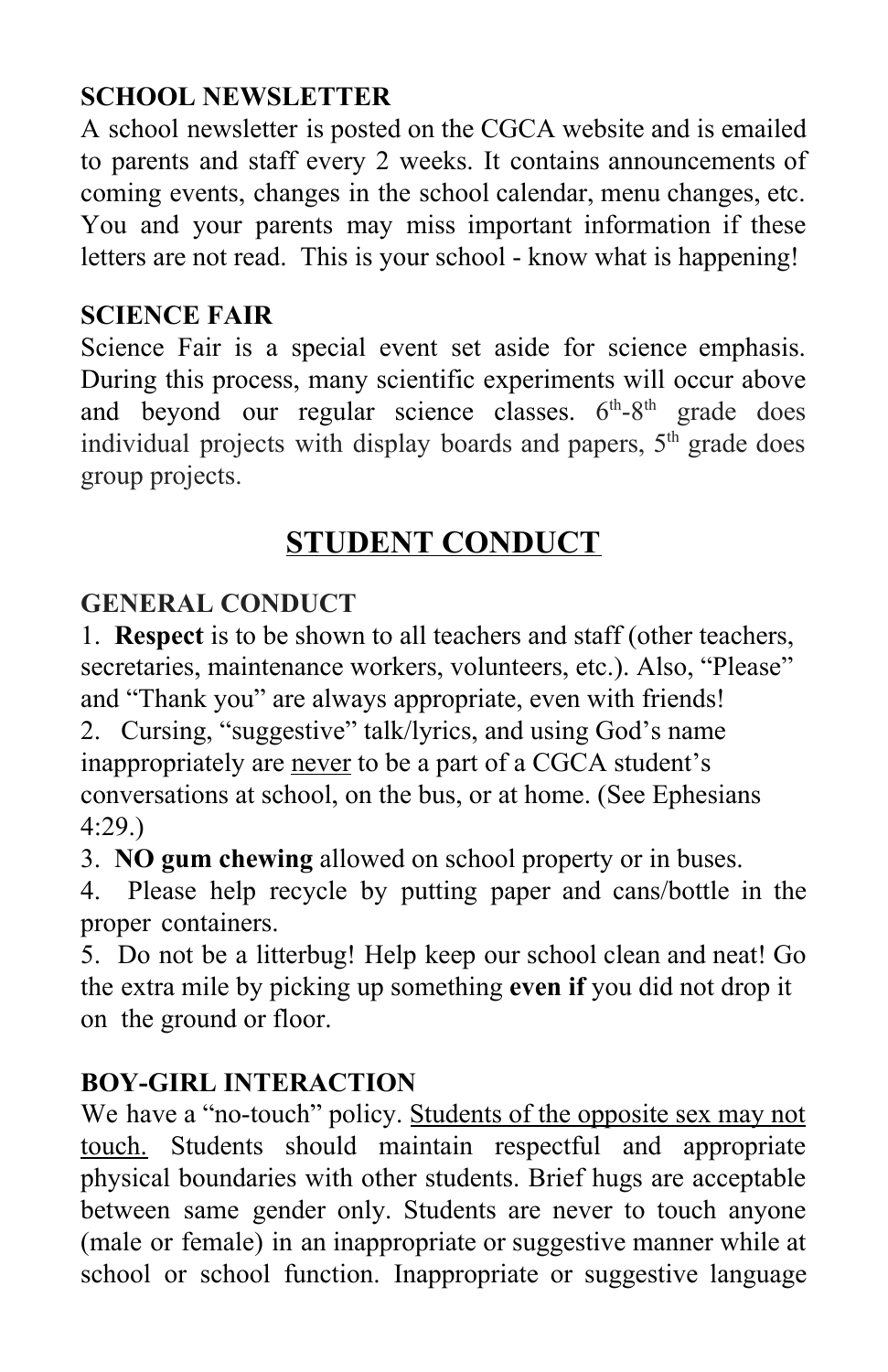towards another student is also not tolerated.

## **BE ON TIME**

Classes begin at 8:15 AM so you should arrive by 8:05 to unpack. It is important for you to be on time. If you are late for any reason, report to the office before going to your class. Tardiness is recorded on your report card and on your permanent record. If a student is late **20 days in a semester,** it will be counted as **one day absent**. A student who is **excessively tardy** may not be allowed to go to class on a given day until the beginning of the following period, so they do not disturb the class that is in session.

Students are also expected to be in class on time throughout the day. Being late to class without permission/pass can lead to demerits.

## **BUS CONDUCT**

1. If you ride a bus or van you must obey all rules given by the drivers. The drivers should not have to discipline. Their job is to drive. Do your part to keep your bus ride safe by behaving appropriately.

2. If your conduct is unsatisfactory, you may lose recess time, earn demerits, or lose your privilege to ride the bus. This loss may

last anywhere from one day to the end of the year.

## **CLASSROOM CONDUCT**

- 1. During class students must remain in seats unless they have permission.
- 2. Students may not leave class for any reason without permission.
- 3. **Be Respectful!** Raise your hand to say or ask something, help your classmates by not talking to those around you, and give your teacher respect and attention.
- 4. It's important to remember that students are given a "behavior grade" each quarter based on their behavior in class.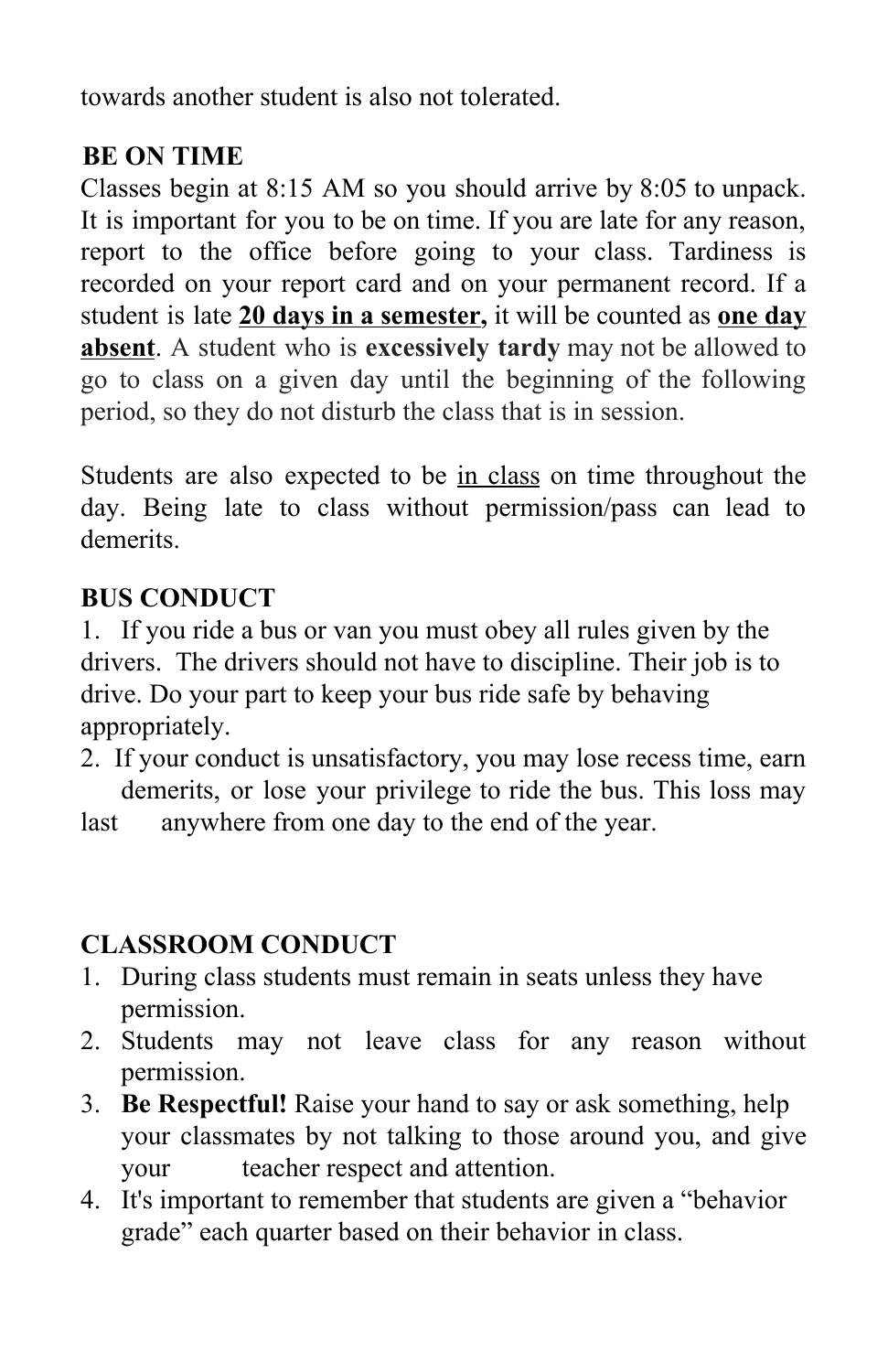## **LUNCHROOM CONDUCT**

- 1. Quiet, mannerly talk is permitted during lunch.
- 2. Students must go directly to the lunch room and may not leave without permission. No loitering in the halls.
- 3. Prior written permission must be acquired if a student is eating lunch anywhere other than the lunchroom.
- 4. You may buy a maximum of two (2) snacks. Middle school students may buy soda any day.
- 5. Students are assigned a rotation for **lunch clean-up**. Clean the tables and floor if you are assigned to do so. If you are assigned to lunch clean-up, you are to stay in the lunchroom until the teacher on duty gives you permission to leave. Always remember to pick up after yourself, even if you are not assigned clean-up duty.
- 6. Giving or lending of money is not encouraged. Teachers are not permitted to lend money to students. The office will not loan money to students for any reason.

## **HALLWAY CONDUCT**

1. Movement is to be orderly. No running or roughhousing in the hall. Good manners are expected at all times. Boys should act gentlemanly to the girls, staff, and to each other. Girls are to be gracious in return and exhibit good manners to all as well.

- 2. Students in the hall during regular class time must have a hall pass.
- 3. On the Middle School floor, **courteous, quiet** talking is permitted during class changes.
- 4. Use the Lawndale Street stairway to go to and return from the Restroom, Gym, Music, and Home Ec. class. Please be quiet in stairways and halls as a courtesy to other classes in session.
- 5. Except at morning break there are 3 minutes for change of class. Demerits are issued if a student is late to class.

## **RECESS CONDUCT**

- 1. Permission must be obtained from the teacher on duty to enter the building during recess for **any** reason.
- 2. Any playground equipment is to be used only when a teacher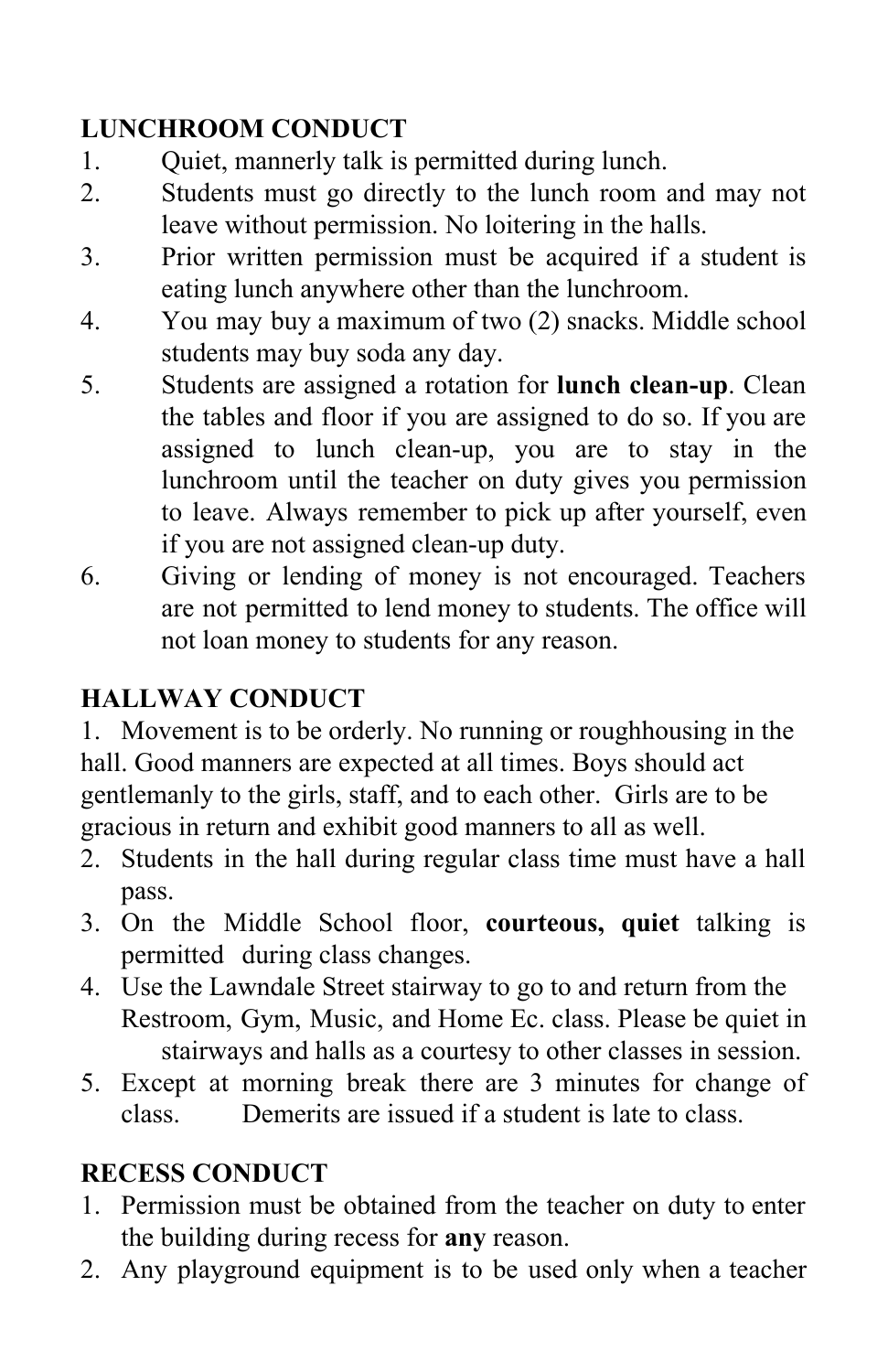or aide is supervising.

3. Hollow playground balls, soccer balls, basketballs, and Nerf balls are acceptable on the playground. If you bring a classroom ball, it is your responsibility to return it to your class. Don't take other people's balls!

4. Be careful about kicking a ball if it's not yours. You may only kick balls in a kickball or soccer game. Do not kick or throw balls toward the fences or deliberately at windows or to the roof.

- 5. DO NOT go into the street or out of the gates to retrieve a ball!
- 6. Be considerate of others while running and playing. Other games are going on, too.
- 7. For your safety, don't sit in front of exit doors, and stay off the fences.
- 8. No food or drink is permitted on the playground at lunch recess.
- 9. Clothing should never be pulled or used in playing.

10. **The bell (and/or whistle) means play is to cease immediately.** Look to see if it concerns you. If not, continue your activity. At the end of recess, stop playing and if outside, enter the building by the fire tower stairs orderly.

- 11. Only two field games are permitted in the yard at one time. The teacher on duty may stop play at any time if play is getting too rough or if good manners are not being observed.
- 12. Do not hit or be aggressive towards **anyone** for **any** reason. The teacher on duty is there to help you with any problems.
- 13. Students are not allowed to play in the alleyway near the tower stairs. Students cannot go around the building for any reason.
- 14. The teacher on duty is in charge. She/he may change any set game or territory if deemed necessary.

15. Include everyone who wants to join in and play. (Proverbs 18:24) "Picking teams" is not a good idea. Get the teacher on duty to help you, or come up with a better way.

16. Toys representing violence (including collector cards illustrating a violent nature) and Pokémon cards are not acceptable at school.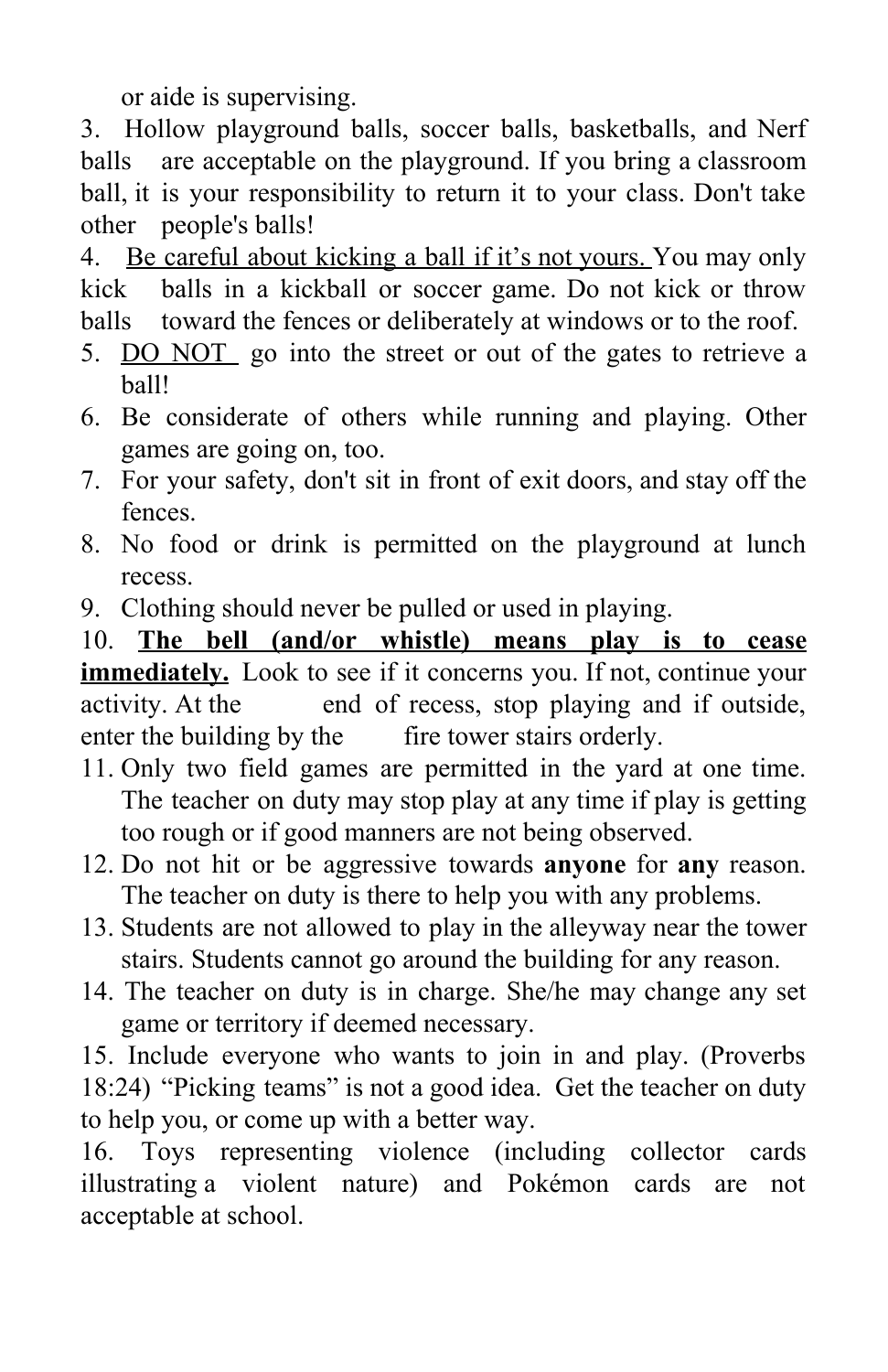## **REST ROOM USAGE & CONDUCT**

## **For your safety…**

1. Do not linger or play in the rest rooms.

2. **Students should only use the rest rooms at morning break and lunch/recess.** Students may only use the rest room during the 3 minute transition between classes IF they first seek permission from the teacher of their next class (otherwise they will be considered late).

3. If there is a problem in the rest room, report it to your teacher immediately.

## **WEDNESDAY CHURCH NIGHT**

Many churches have a service Wednesday evening so it has been set aside for church activities and no school activity will take place after 6:30 PM. Exceptions will only be made through school officials. Homework is kept to a minimum on Wed. and Fri. nights.

# **UNIFORM CODE**

CGCA does have a school uniform: there is a specific style of pants, shorts, shirts, etc. that students **must** wear. If you are unsure of the specific style you can stop by the school for some examples. You can also go online to [http://www.cramersuniforms.com](http://www.cramersuniforms.com/) and click on CGCA's link to see some examples. Many stores in our area carry uniform clothes now, but please be very careful to get the CGCA style described below. Uniform code requirements are in force for all school activities and when traveling to and from school. It is the student's responsibility to know the requirements and follow them.

**GYM UNIFORMS** are worn only on the day the student has gym class and must be ordered through the office: CGCA navy blue & gold sweat pants or shorts (seasonally optional), and a CGCA sweatshirt or t-shirt (an under-armor style navy blue or white long-sleeved shirt can be worn underneath when it's cold). Socks and sneakers should be worn on gym days. Gym Uniforms should be loose-fitting for athletic purposes. Shirts do not need to be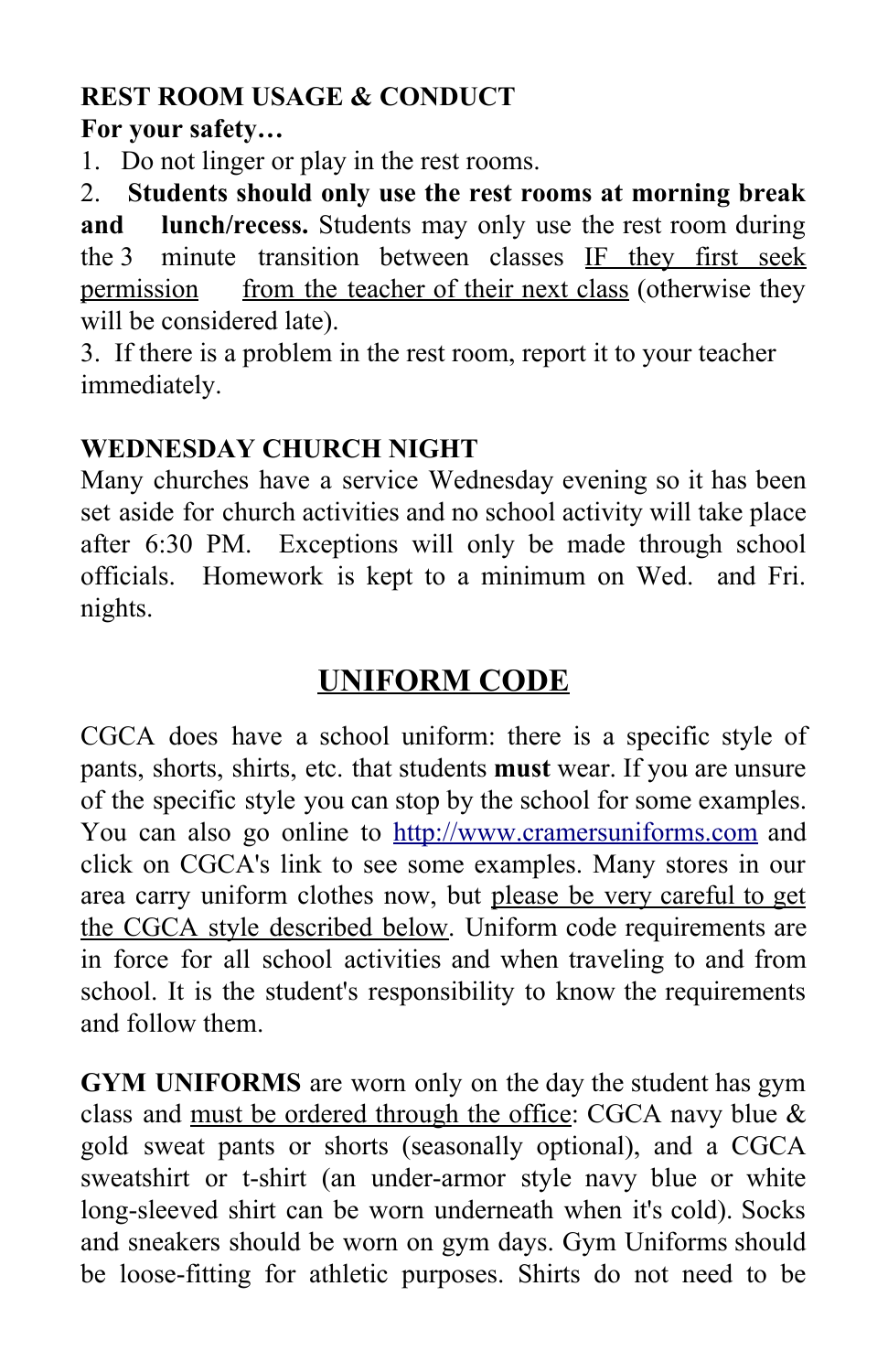tucked in.

**Dress for School Programs/Special Events:** Boys: Nice pants and collared shirt. Girls: Modest neckline, dress/skirt hemline no shorter than 1 inch above the knee.

## **Dress for Sports practices:**

**Boys:** Long sports shorts or sports pants and athletic shirt. **Girls:** Sports-style shorts or pants (shorts should be fingertip length, pants cannot be skin tight, no leggings unless worn underneath appropriate-length shorts), athletic shirt (not sleeveless and cannot be low-cut), secure sports bra.

#### **INFORMAL DAYS DRESS CODE for both Boys and Girls**:

- ⬥ Clothing should not be tight fitting or sleeveless. (No "cold shoulder" tops for girls). No stretch or tight- fitting clothes. You must be able to pinch one inch of fabric without stretching the material. Necklines must be high and modest.
- ⬥ No rips, torn fabric, or holes in slacks or jeans. No sagging pants. No sandals or open toed shoes. Professional team shirts are acceptable.
- ⬥ Shirts/hoodies with writing or pictures must be inoffensive and appropriate for a Christian school. If unsure, check with your teacher before wearing to school.

**PANTS POLICY:** It is the policy of our school that a child should wear his/her pants in a style that is consistent with our uniform guidelines. This does **not** include the current styles of excessively baggy or tight (ie. "skinny"), ragged or torn pants, or a sagging waist line. Pants must be uniform style pants (No external stitching, ie. patch pocket pants).

**Dress Code Violations:** For most violations staff will graciously give warnings first, but where a student continues to disregard these guidelines, disciplinary action will be taken to enforce the standard. Penalty may include: loss of informal dress privileges, demerits, or loss of admittance to class. If we feel there is a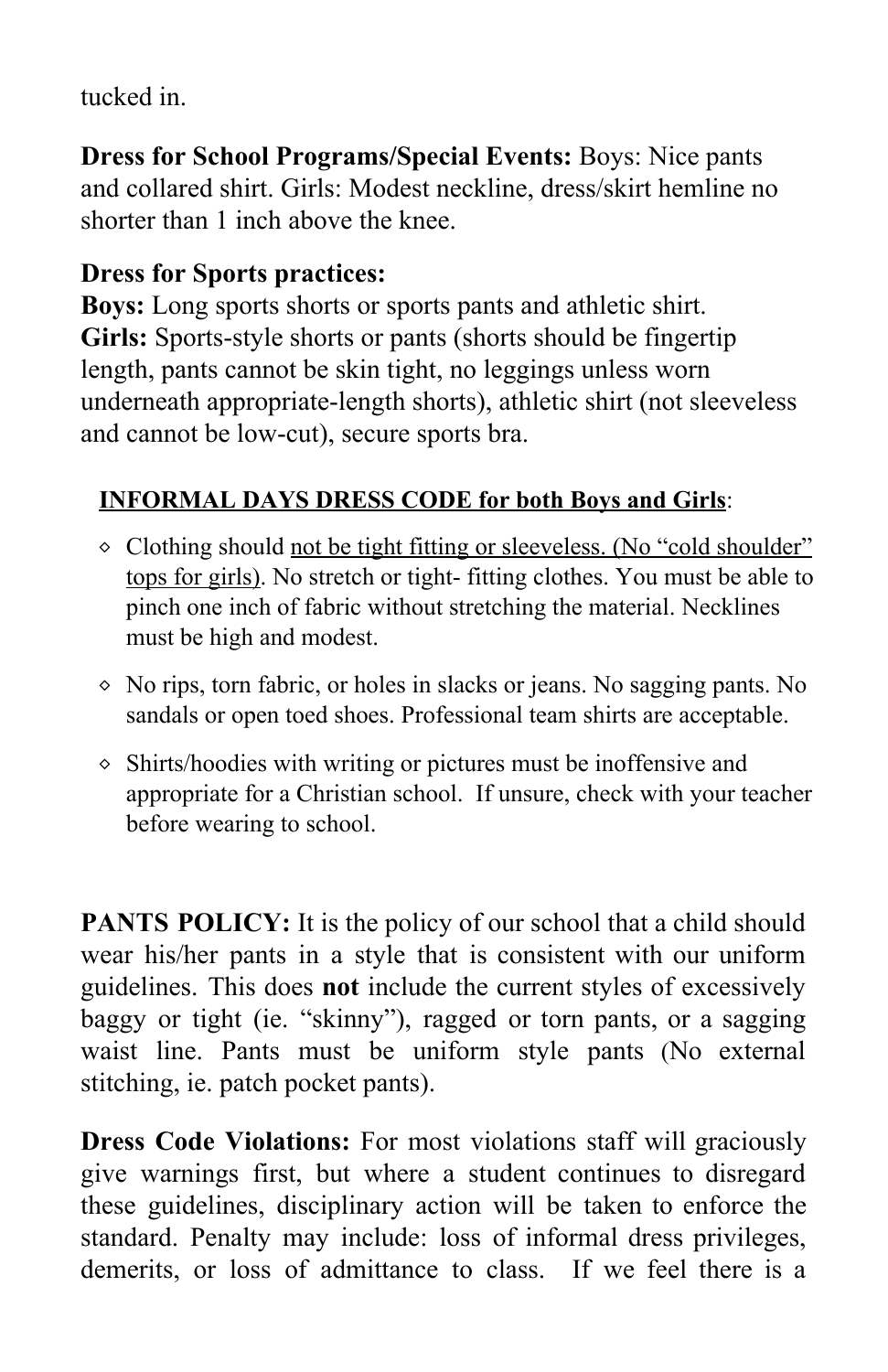serious violation of dress code then we may call home immediately for a change of clothes (tight pants or a shirt with unacceptable writing would be an example). Non-uniform attire may be confiscated by staff and held for the remainder of the day.

### **-GIRLS -**

- **Skirt/ Pants**: Grades 5-8 Navy blue or blue plaid jumper/skirt (no slits) or navy blue/khaki uniform pants(no external pockets/stitching). Hemline of jumper or skirt should be no higher than one inch above the knee.
- **Shorts/ Skorts:** Navy blue/khaki uniform fingertip-length uniform walking shorts or skorts may be worn during September, May, and June. No shorts with external pockets or stitching.
- **Blouse:** White or pale blue uniform shirt (peter pan, oxford button-down, or plain shirt collar), white or pale/navy blue turtleneck, white or pale blue polo with collar and **embroidered school insignia** over left chest (top button may be open). **Blouse must be tucked in**. No neck scarves.
- **Sweater:** White or navy blue pullover (no turtlenecks) or button-down cardigan or navy CGCA sweatshirt.
- **Leg Wear:** Black, white, blue, or navy socks, tights or leggings. White, pale blue, navy, or natural color hose.
- **Shoes:** School dress shoes should be worn with socks or tights/hose. Athletic-type footwear may be worn if the color is black, white, blue (or a combination). Color accents on shoes must be minimal & laces must be white, black or blue. No sandals, boots or open-toed shoes. Boots are not part of our uniform code - they may be worn to school but then changed for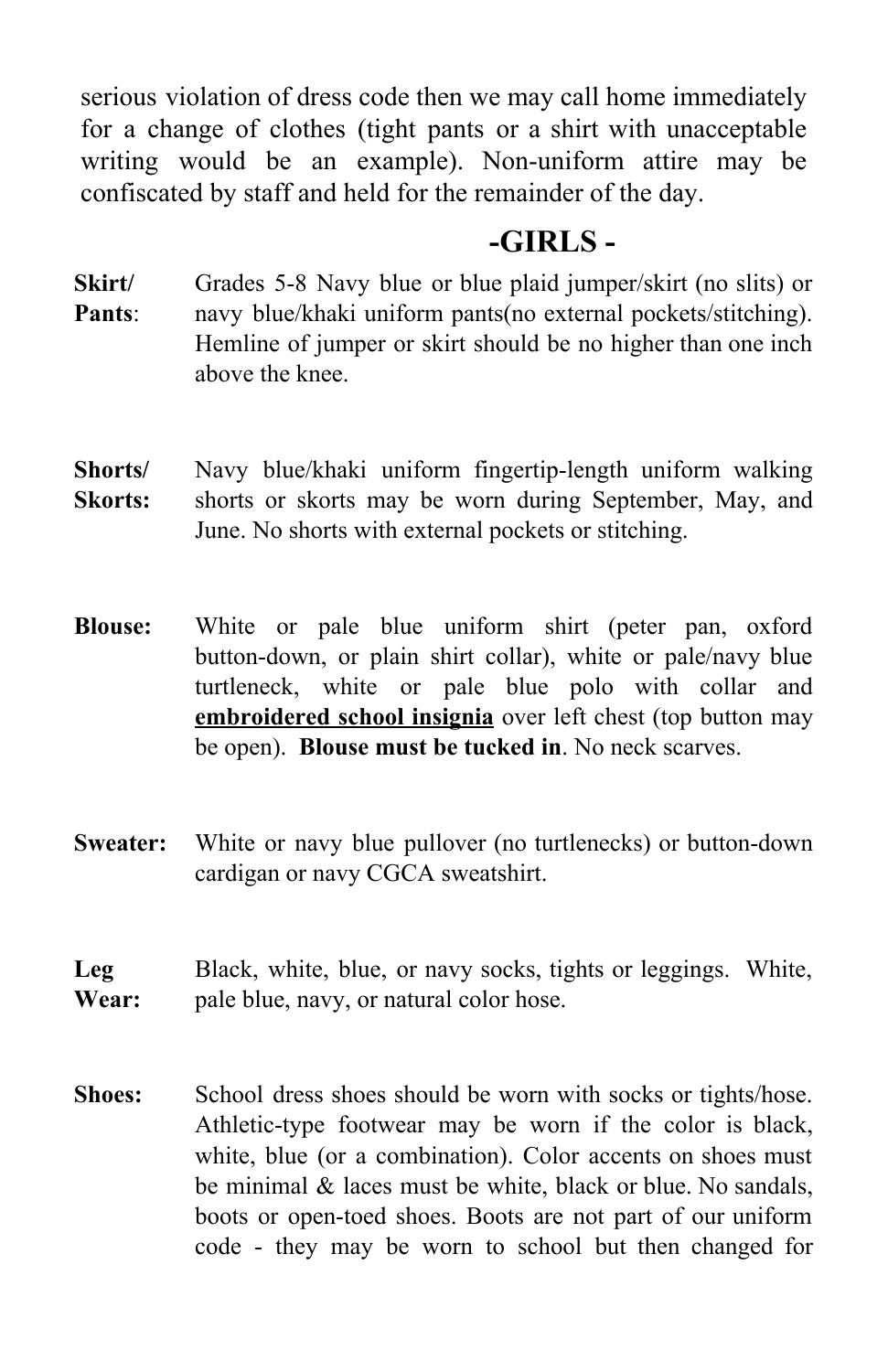uniform-approved shoes upon arrival.

- **Belt:** Black, brown, or navy belt must be worn with dress pants that have belt loops.
- **Hair:** Must be neat, clean, and well-groomed. Hair may not hang below the eyebrows when in a natural position. No punk or shaven styles. No unnatural hair colors. Hair decorations should not be overly big or distracting. Hair scarves are acceptable as long as they are mostly blue or white in color (and no bright colors). Before doing something new, please check with the Middle School Supervisor. Hats are NOT allowed with the uniform code.
- **Jewelry:** Must be kept to a minimum. The school is not responsible for personal property and discourages students from wearing or carrying valuables to school. If earrings are worn (maximum of two per ear), they should be small and inconspicuous (diameter/length maximum 1.5 inches). Earrings are not acceptable in any body part other than the ears. Only single-finger rings are acceptable. **NOTE**: Any kind of jewelry can be dangerous or easily lost because children have playtime outdoors. Please encourage your child to leave jewelry at home. The school cannot be responsible for lost or broken jewelry or injuries due to jewelry.

## **- BOYS -**

- **Pants:** Navy blue or khaki tan uniform pants. No external pockets or stitching (ie. No patch pocket pants).
- **Shorts:** Navy blue or khaki tan dress or uniform shorts (fingertip-length) may be worn during September, May, and June. No shorts with external pockets or stitching.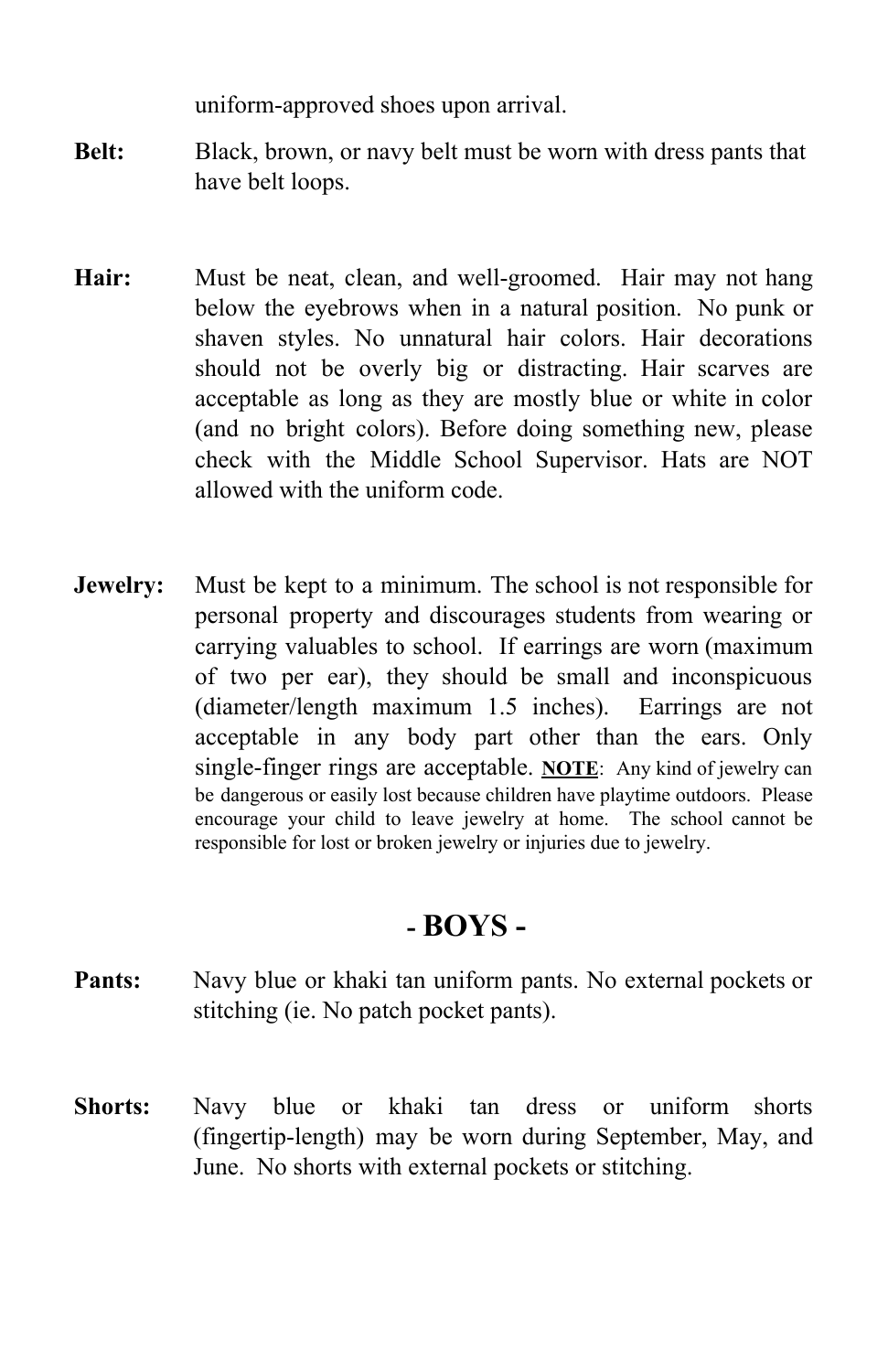- **Shirts:** White or pale blue uniform shirt (either plain or button-down collar); white or pale/navy blue turtleneck (no thermals or spandex shirts); white or pale blue polo with collar and **embroidered school insignia** on left chest (top button may be open). **Shirts must be tucked in.** Optional solid navy blue **tie** must be worn with white or pale blue dress shirt.
- **Sweater:** White or navy blue uniform pullover (no turtlenecks) or button-down cardigan or navy CGCA sweatshirt.
- **Socks:** Plain socks should be worn at all times; may be white, tan, or blue to coordinate with slacks or shorts.
- **Shoes:** School dress shoes are to be worn with socks. Docksiders and other soft-soled shoes are permitted. Athletic-type footwear may be worn if the color is black, white, blue (or a combination). Color accents on shoes must be minimal (laces must be black, white or blue). Boots and sandals are not permitted with uniform code.
- **Belt:** Black, brown, or navy belt **must** be worn with dress pants.
- **Hair:** Hair must be neat, clean, and well groomed in style. Hair should be off the ears, clean around the collar, and may not hang below the eyebrows when in a natural position. No tails, unnatural hair colors, big Afros, dreadlocks, or punk styles. Cornrows are acceptable if kept short with no more than one-inch long braids at the end of the cornrow. A maximum of two cuts or parts (except for cornrows) is permitted. Before doing something new, please check with the Middle School Supervisor. Hats are NOT part of uniform code.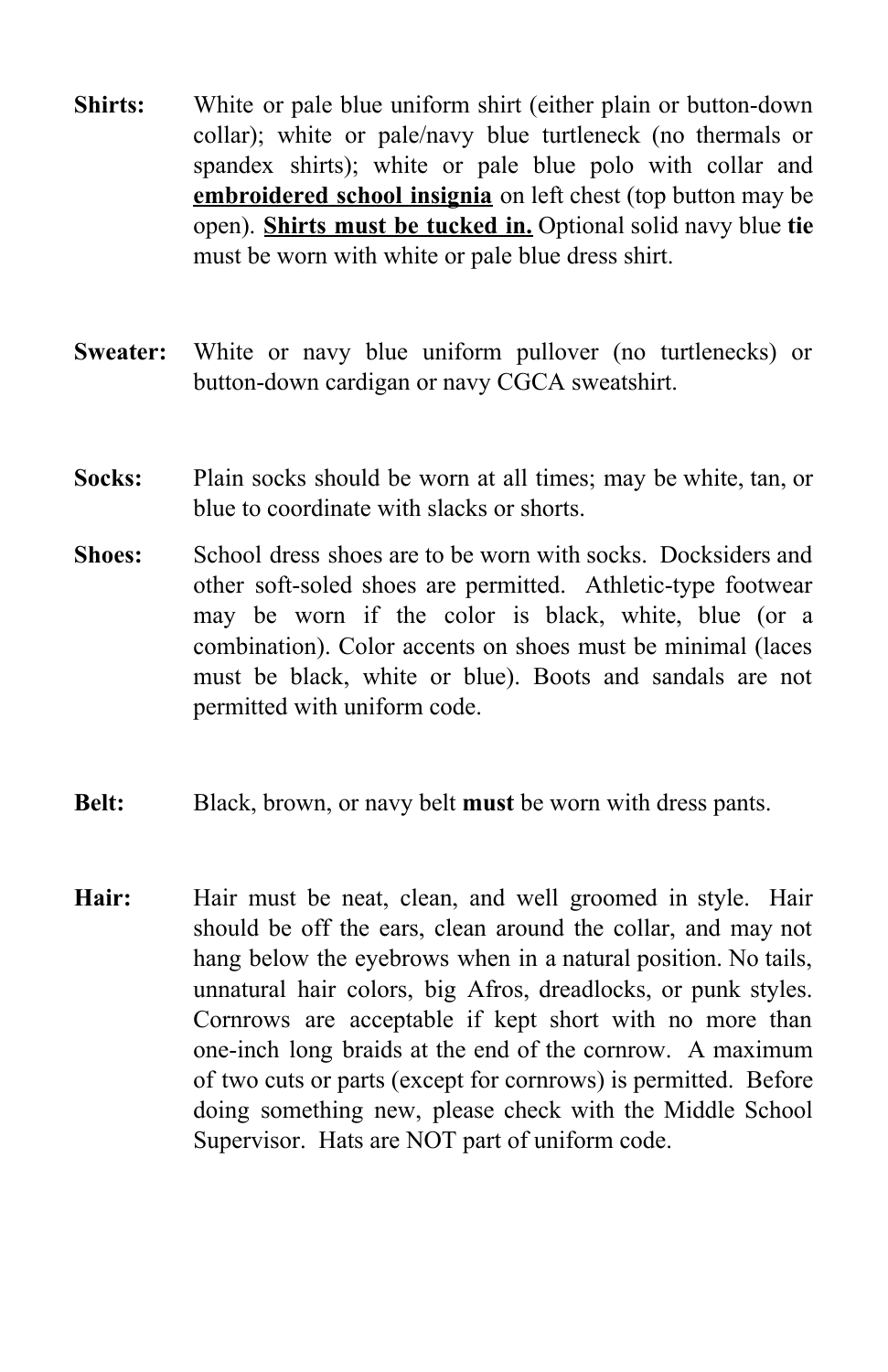**Jewelry:** Earrings or piercings of any kind are prohibited. Students are discouraged from wearing valuables for obvious reasons. Only single-finger rings are acceptable. If earrings are worn, (maximum of 2 per ear) they should be small and inconspicuous.(maximum 1 ½ inches). **NOTE**: Any kind of jewelry can be dangerous or easily lost because children have playtime outdoors. Please encourage your child to leave jewelry at home. The school cannot be responsible for lost or broken jewelry or injuries due to jewelry.

## **MERIT SYSTEM for Middle School**

It is the desire of the administration to provide a wholesome atmosphere for students and to have a God-honoring student body. Therefore, Cedar Grove Christian Academy has rules that exist for the well being of all on our campus. Students have the opportunity to mature spiritually, develop responsibility, achieve academically, and be well equipped to serve the Lord someday in their chosen professions. Keeping these goals in mind, a merit system has been developed to reinforce school policies. **Attendance at Cedar Grove Christian Academy is a privilege**, and the Academy reserves the right to dismiss any student who does not respect the spiritual standards or cooperate in the educational process.

**Respect is paramount**. The following are definitions of respect and disrespect:

Respect: An attitude or act of a person showing a regard for or an honoring of another's position, person, or property.

Disrespect: Deliberate, overt, display of hostility and/or disdain for another's position, property, or person, particularly when directed to one's authority.

We wish to make this a positive system, thus **Merits** are given to students when good behaviors are apparent. As the Lord indicates in I Corinthians 3:15-17, our work (behavior) that glorifies Him will one day be rewarded. God will reward accurately and completely at that time. The merit system is intended to keep this truth in the forefront of each student's thinking.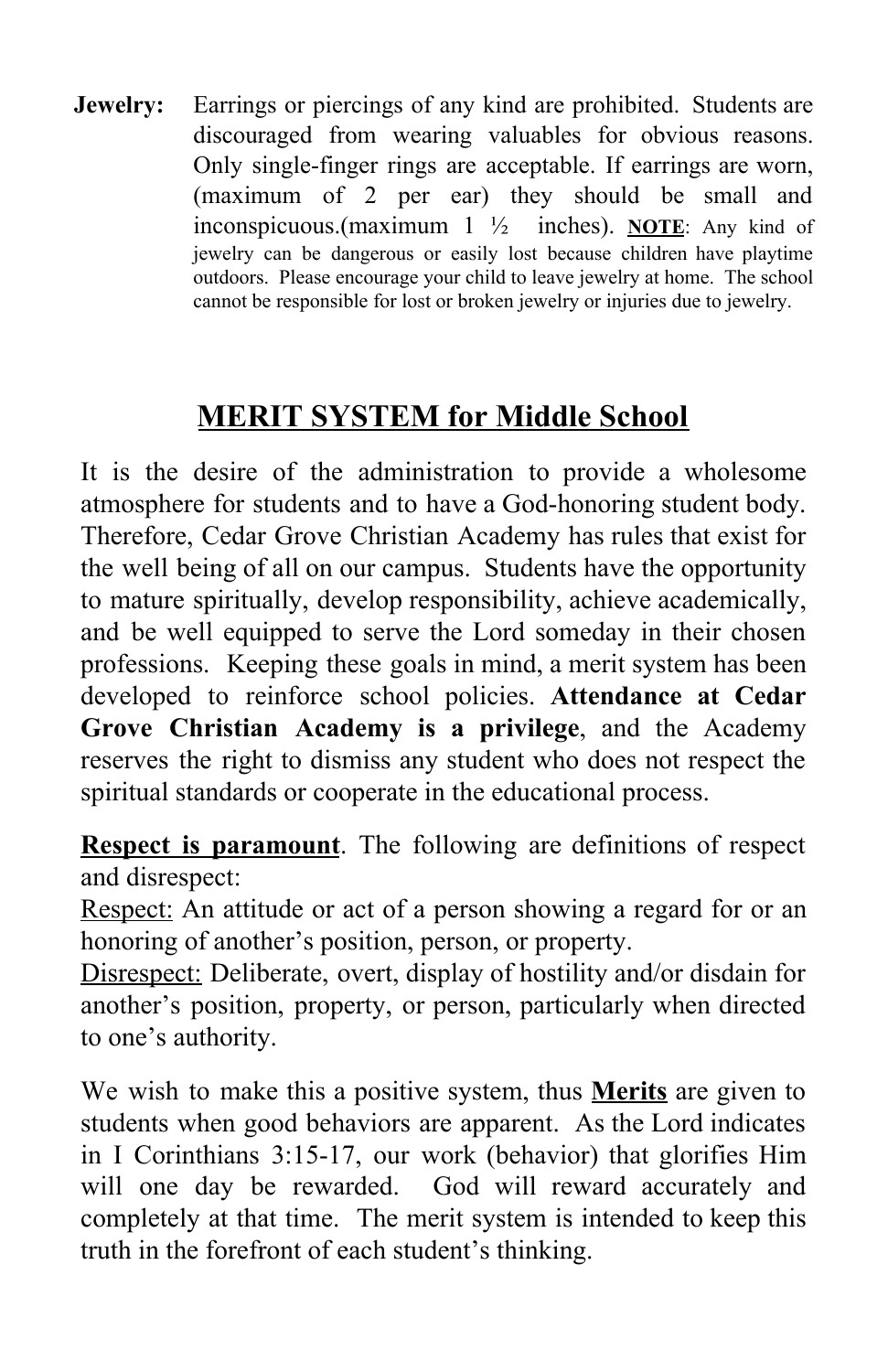**Accumulated merits** earn students the opportunity to earn Merit Honor Roll rewards and go on special trips to Sky Zone & Dorney Park. Merits also earn candy, extra recess and informal passes to use on Cool Day (at the end of each semester). Merits also help to remove some accumulated demerits. It takes **three (3) merits to remove one (1) demerit. Only one (1) demerit may be removed weekly.**

#### **General categories that may earn merits include:**

- ⬥ Planned contests in your classroom
- ⬥ Scheduled or surprise book checks
- ⬥ Exceptionally good behavior or attitude
- ⬥ Acts of maturity and respect
- $\Diamond$  Measurable situations that include all the students in a class

*We refrain from listing all of the specific possibilities for earning merits in order to keep it from being treated like a payment; it is meant to be an award. Students may not ask for merits.*

Breaking the rules or having unacceptable behavior must have consequences (just as God demands consequences for our sin) and thus students can earn **demerits**.

Teachers are given discretion in classroom discipline. Demerits are earned after a student has not responded to helpful encouragement by the teacher. All teachers seek to use positive motivation, merits, and preventative discipline procedures (like warnings) before demerits are assigned for classroom behavior. The examples listed at the end of this section show many of the behaviors that earn demerits. Of course, always plan to avoid the wrong behaviors!

### **The administration has full discretion in the area of classroom discipline and reserves the right to make any changes in the discipline procedures as the situation warrants.**

**Demerits** accumulate (add-up) throughout the course of each semester (one-half of a school year). Demerits and merits are **not** carried over from one semester to the next unless a student is on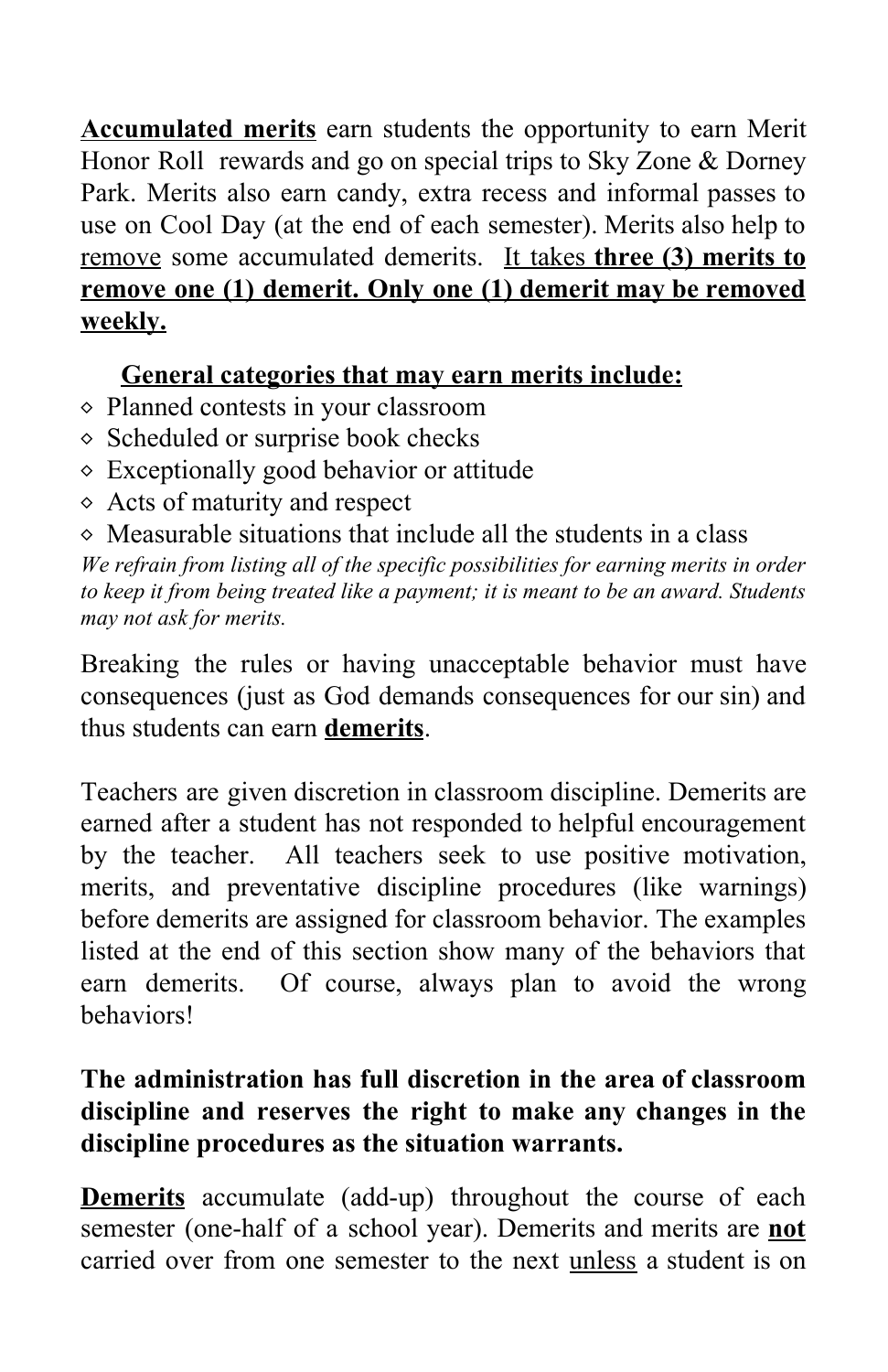disciplinary probation.

When a student accumulates **five** demerits, a 45-minute **after school detention** is earned and **five (5) merits are lost**. If a student earns **three detentions**, a warning letter may be sent home or a parent conference may be scheduled.

A student earning **five detentions** will have earned a **suspension**. Following a suspension the student will go on **disciplinary probation** for 9-18 weeks. In-school suspensions may be required on a Saturday morning for three (3) hours - fees will be applied. The Principal or Supervisor will meet with the student and his/her parents for reinstatement and to work together on how the student can better succeed. Depending on the situation, dismissal could be an option.

**Detentions** will not be rescheduled unless a student brings a parental note requesting the detention be changed to another day. This request needs administrative approval. (When a detention is skipped without approval, an additional detention is automatically earned.)

**Parents are notified on Friday packets** when merits, demerits, and detentions are earned, and the detention date given as well.

**See the DEMERIT SCALE on the following page for a list of offenses and their resulting demerits.**

## **THE FOLLOWING MAY RESULT IN EXPLUSION:**

Possession or use of: Alcoholic beverages, tobacco, recreational & illegal drugs, pornography, or weapons of any kind

| Sensual intimacy or physical<br>mappropriateness | Stealing | Striking authority |
|--------------------------------------------------|----------|--------------------|
|--------------------------------------------------|----------|--------------------|

# **DEMERIT SCALE**

## **One (1) Demerit**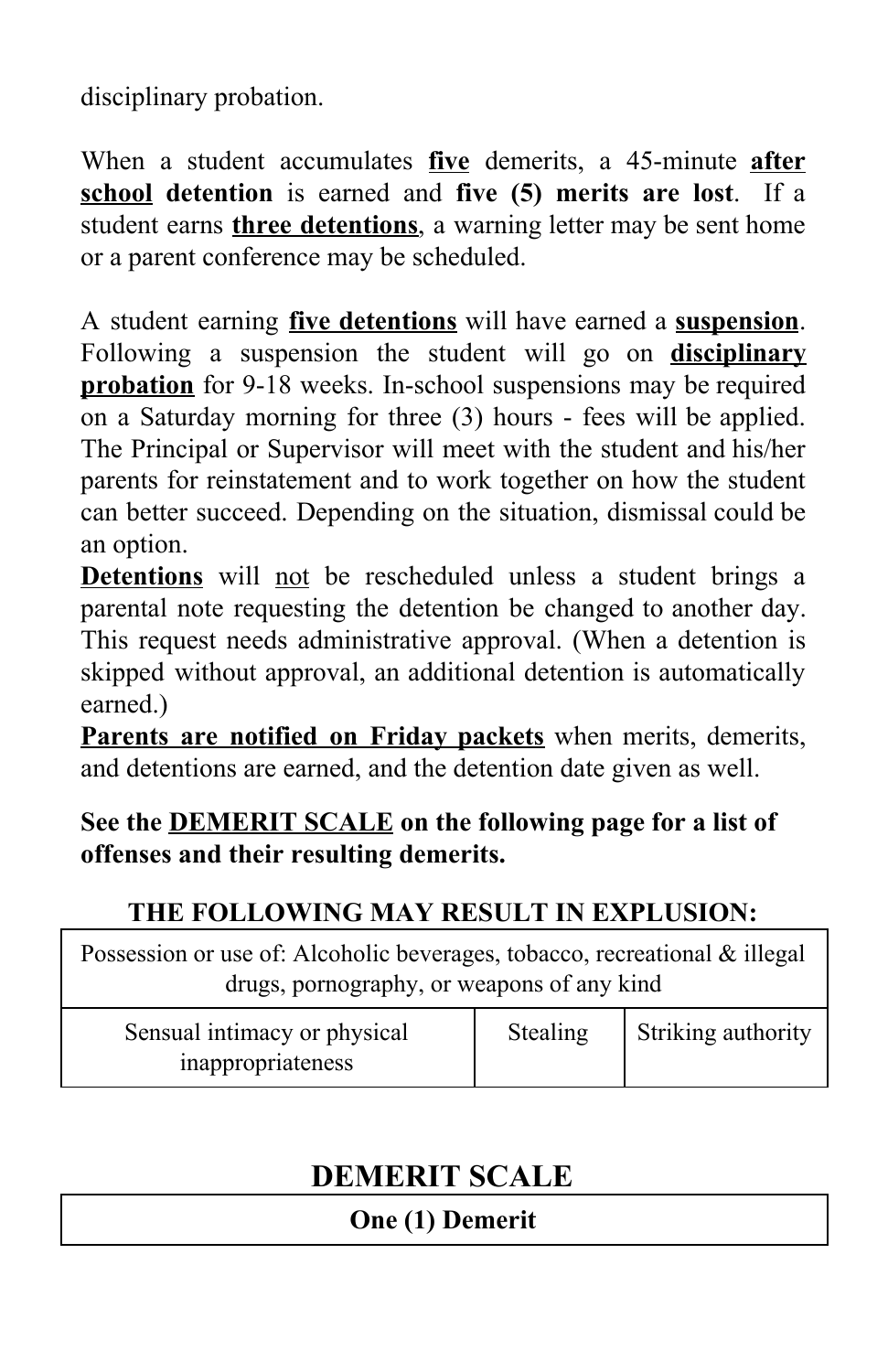| Chewing gum                                                                     | Late to class / Talking in<br>class                 | Book uncovered                         |  |
|---------------------------------------------------------------------------------|-----------------------------------------------------|----------------------------------------|--|
| Flipping bottles                                                                | Studying for another class                          | Littering, throwing food               |  |
| Passing notes                                                                   | Packets not turned in/signed                        | Eating / drinking in class             |  |
| Running in halls                                                                | Unacceptable class behavior                         | Throwing balls in hall                 |  |
| Playing in class /<br>Distracting                                               | Mean or disrespectful<br>statements (shut-up, etc.) | Unprepared for class<br>more than once |  |
| Dress Code Violation (students must be in proper attire at all times on campus) |                                                     |                                        |  |
| Electronic games/cartridges, unapproved comic books or magazines                |                                                     |                                        |  |

| 2-5 Demerits                                                             |                                                                  |  |
|--------------------------------------------------------------------------|------------------------------------------------------------------|--|
| Singing inappropriate secular music                                      | Name calling                                                     |  |
| Leaving class without permission                                         | Hazing (malicious jokes played)                                  |  |
| Talking or misbehavior in<br>chapel/tests                                | Casual hugging between genders /<br>Inappropriate physical touch |  |
| Electronic game systems, ipods, headphones on campus, bus or field trips |                                                                  |  |

| 5-15 Demerits                                                           |                                                            |  |
|-------------------------------------------------------------------------|------------------------------------------------------------|--|
| Vulgarity or cursing; suggestiveness<br>/ kissing on cheek              | Disrespectful to authority /<br>Disobedience or Dishonesty |  |
| Leaving building or campus without<br>permission                        | Having cell phone/electronics at<br>school functions       |  |
| Cheating on tests/quizzes/homework                                      | Lying                                                      |  |
| Horseplay/roughhousing                                                  | Hitting/bullying                                           |  |
| Destruction of property (school or others – plus financial restitution) |                                                            |  |